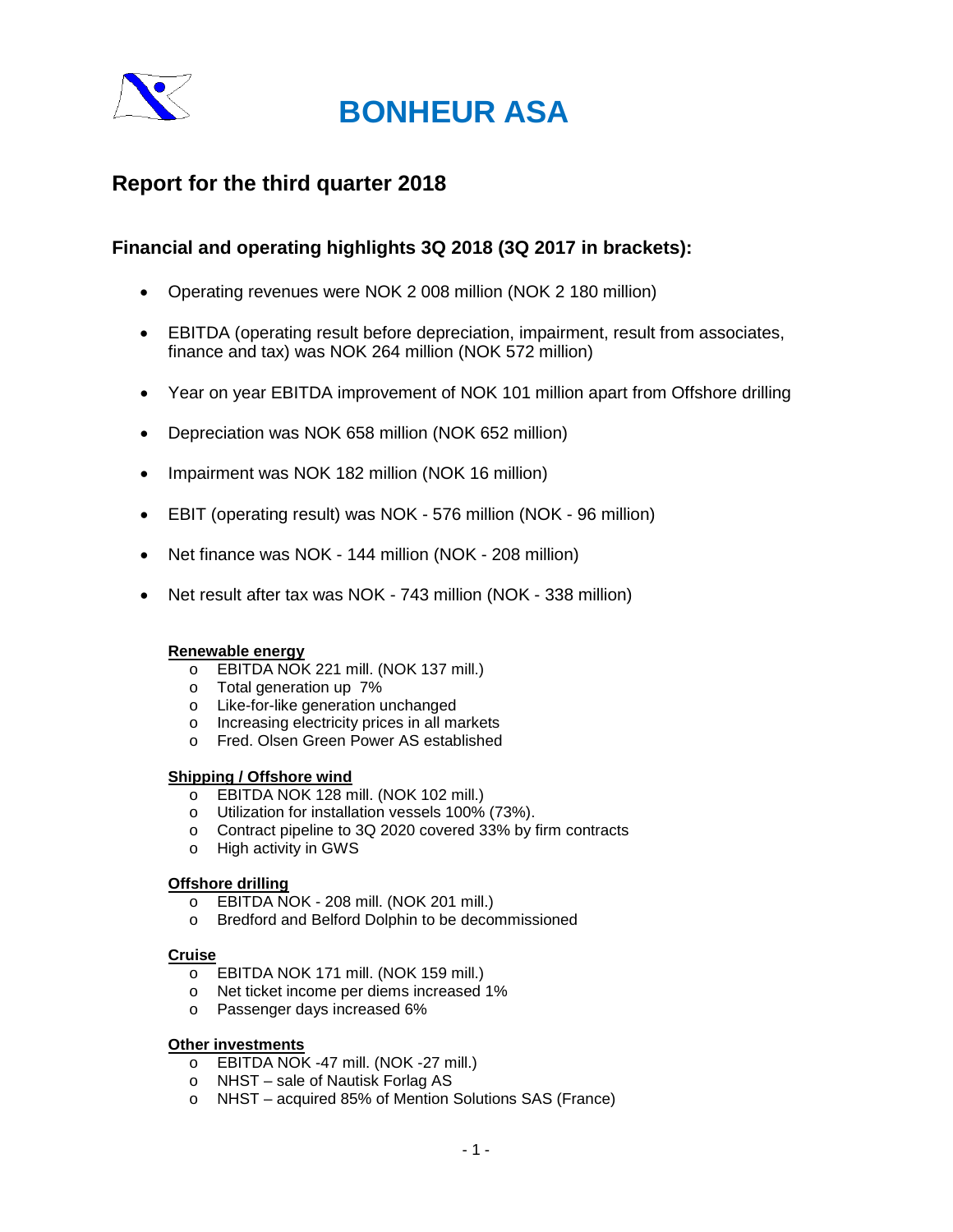

### **Financial information**

The unaudited Group accounts for 3 quarter 2018 comprise Bonheur ASA ("the Company") and its subsidiaries ("the Group of companies") and the Group of companies' ownership of associates.

The main business segments of the Group of companies are Renewable energy, Shipping / Offshore wind, Offshore drilling, Cruise and Other investments.

| <b>Financial key figures (million NOK)</b>                | 3Q 18      | 3Q 17      | Per 3Q 18  | Per 30 17  | 2017       |
|-----------------------------------------------------------|------------|------------|------------|------------|------------|
| Operating revenue                                         | 2008       | 2 1 8 0    | 5777       | 6570       | 8633       |
| <b>EBITDA</b>                                             | 264        | 572        | 639        | 1957       | 2441       |
| <b>EBIT</b>                                               | $-576$     | $-96$      | $-2359$    | $-740$     | $-945$     |
| Net result for the period                                 | -743       | $-338$     | $-2947$    | -1 298     | $-1777$    |
| Hereof attributable to shareholders of the parent company | $-351$     | $-164$     | -1 616     | -594       | -864       |
| Total number of shares outstanding as per                 | 42 531 893 | 42 531 893 | 42 531 893 | 42 531 893 | 42 531 893 |
| Average number of shares outstanding in the period        | 42 531 893 | 42 531 893 | 42 531 893 | 42 531 893 | 42 531 893 |
| Basic/diluted earnings per share                          | $-8.2$     | $-3.8$     | $-38.0$    | $-14.0$    | $-20.3$    |
| Gross interest bearing liabilities                        | 13 906     | 14034      | 13 906     | 14034      | 14 4 94    |
| Net interest bearing liabilities                          | 6343       | 5683       | 6343       | 5683       | 5 9 0 2    |
| Cash and cash equivalents                                 | 7562       | 8351       | 7562       | 8 3 5 1    | 8 5 9 3    |
| Capital expenditure                                       | 92         | 109        | 410        | 270        | 654        |

The Group of companies' operating revenues in the quarter amounted to NOK 2 008 million (NOK 2 180 million). Renewable energy had operating revenues of NOK 344 million (NOK 233 million), Shipping / Offshore wind NOK 512 million (NOK 398 million), Offshore drilling NOK 148 million (NOK 607 million) and Cruise NOK 679 million (NOK 620 million). Within Other investments NHST Media Group had operating revenues of NOK 318 million (NOK 309 million).

EBITDA in the quarter was NOK 264 million (NOK 572 million). Renewable energy achieved EBITDA of NOK 221 million (NOK 137 million), Shipping/Offshore wind NOK 128 million (NOK 102 million), Offshore drilling NOK - 208 million (NOK 201 million), while Cruise achieved EBITDA of NOK 171 million (NOK 159 million). Within Other investments EBITDA were NOK - 47 million (NOK - 27 million).

Depreciation in the quarter was NOK 658 million (NOK 652 million). Impairment was NOK 182 million (NOK 16 million), of which NOK 163 million within Offshore drilling.

EBIT in the quarter was NOK - 576 million (NOK - 96 million).

Net financial items in the quarter were NOK -144 million (NOK - 208 million). Net interest expenses were NOK 157 million (NOK 125 million) and net currency loss amounted to NOK 11 million (NOK 102 million). Net unrealized gain related to fair value adjustment of financial instruments were NOK 39 million (NOK 36 million). Other financial expenses amounted to NOK 15 million (NOK 15 million).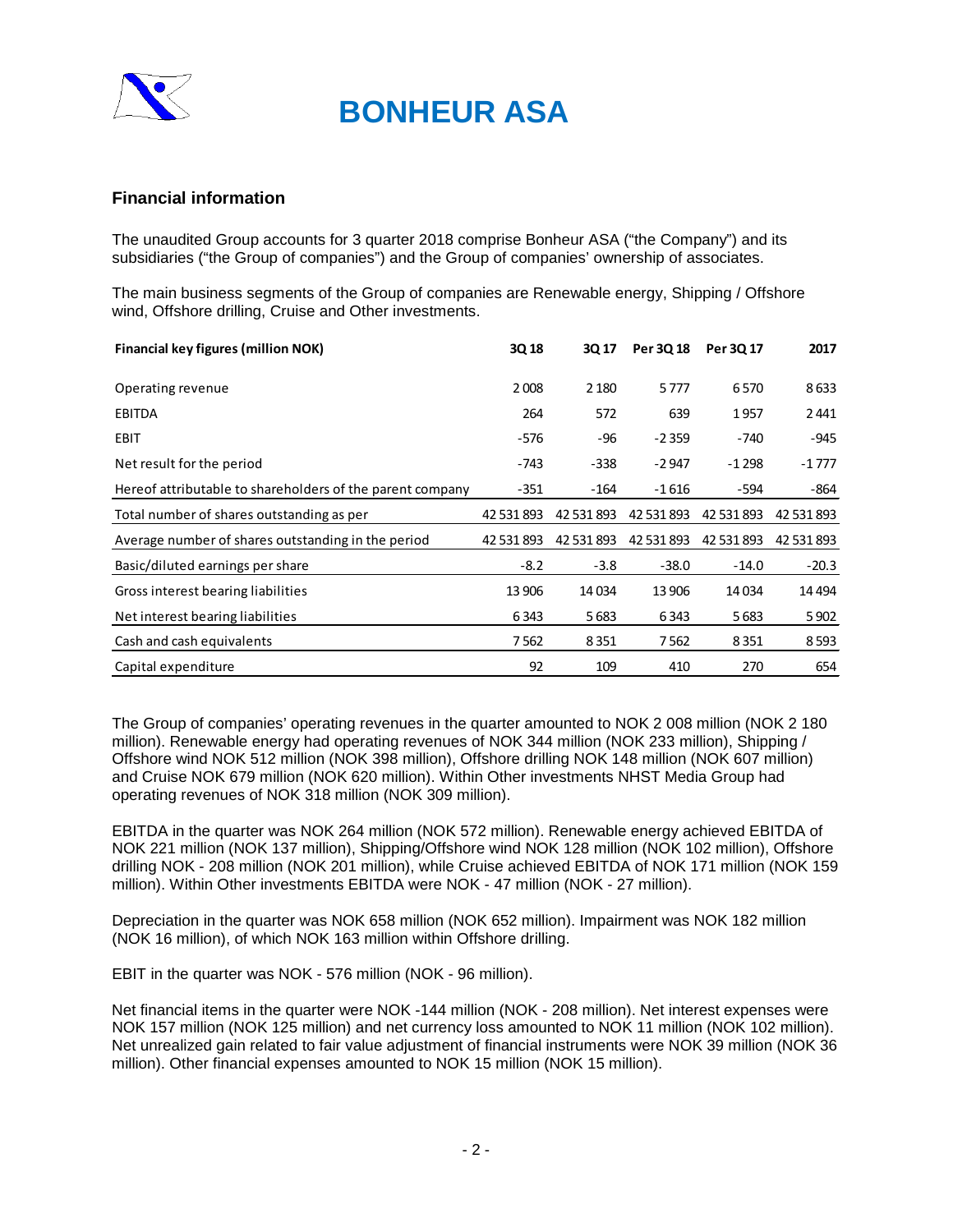

Net result in the quarter was NOK – 743 million (NOK - 338 million), of which NOK - 351 million are attributable to the shareholders of the parent company (NOK - 164 million). The non-controlling interests´ share of net result in the quarter was thus NOK - 392 million (NOK - 17 million). Revenues for the first nine months were NOK 5 777 million (NOK 6 570 million) while EBITDA year to date were NOK 639 million (NOK 1 957 million). Operating result (EBIT) year to date was NOK -2 359 million (NOK – 740 million). Net financial items were NOK - 537 million (NOK - 391 million), and net result after estimated tax was NOK - 2 947 million (NOK - 1 298 million), of which NOK - 1 616 million (NOK - 594 million) are attributable to the shareholders of the parent company.

### **Business segments**

The Group of companies' results for the individual business segments are presented in Note 4. In the following, it is referred to the Group of companies' consolidated business segments presented on 100% basis.

For a list of company names and abbreviations used in the report, please see page 25.

### **Renewable energy**

Renewable energy consists of 100% ownership of Fred. Olsen Renewables AS (FORAS), which through subsidiaries (together as a group: FOR) owns eleven wind farms in operation.

Nine wind farms are located in Scotland, of which six wind farms (Crystal Rig, Crystal Rig II, Rothes, Rothes II, Paul's Hill and Mid Hill) are owned by Fred. Olsen Wind Limited (FOWL), a company which is 51% indirectly owned by FORAS. The remaining 49% of FOWL is owned by the UK listed infrastructure fund The Renewables Infrastructure Group Limited (TRIG).

Following a transaction 30 April 2018, two Scottish windfarms (Crystal Rig III and Brockloch Rig Windfarm with total installed capacity of 75 MW) are owned by Fred. Olsen CBH Limited (FOCBH), a company which is 51% owned by FORAS and 49% owned by Aviva Investors Global Services Ltd. (see note 7).

Three wind farms are owned 100%, one in Scotland (Brockloch Rig I), one in Norway (Lista) and one in Sweden (Fäbodliden). FOR has per 30 September 2018 an installed capacity of 679 MW in production, of which 433 MW is owned by FOWL and 75 MW is owned by Fred. Olsen CBH Limited. In addition, FOR has a portfolio of development projects onshore in the UK, France, Norway and Sweden as well as offshore Ireland and the United States (Lake Erie).

Installed capacity (MW) and achieved generation (MWh) for the quarter and the same period last year, are presented in the tables below.

|                     | As per 3Q |         |         |         |                     |       | As per 3Q |
|---------------------|-----------|---------|---------|---------|---------------------|-------|-----------|
| Generation (MWh)    | 3Q18      | 3Q17    | 2018    | 2017    | Capacity (MW)       | 2018  | 2017      |
| UK (Controlled 51%) | 238 850   | 205 474 | 854 317 | 770 828 | UK (Controlled 51%) | 508.1 | 432.8     |
| UK (Wholly owned)   | 6 6 3 2   | 26 384  | 26 721  | 49 9 20 | UK (Wholly owned)   | 21.6  | 13.8      |
| Scandinavia         | 97 572    | 88 006  | 304 687 | 330 412 | Scandinavia         | 149.3 | 149.3     |
| Total               | 343 054   | 319 864 | 185 725 | 151 160 | Total               | 679.0 | 595.9     |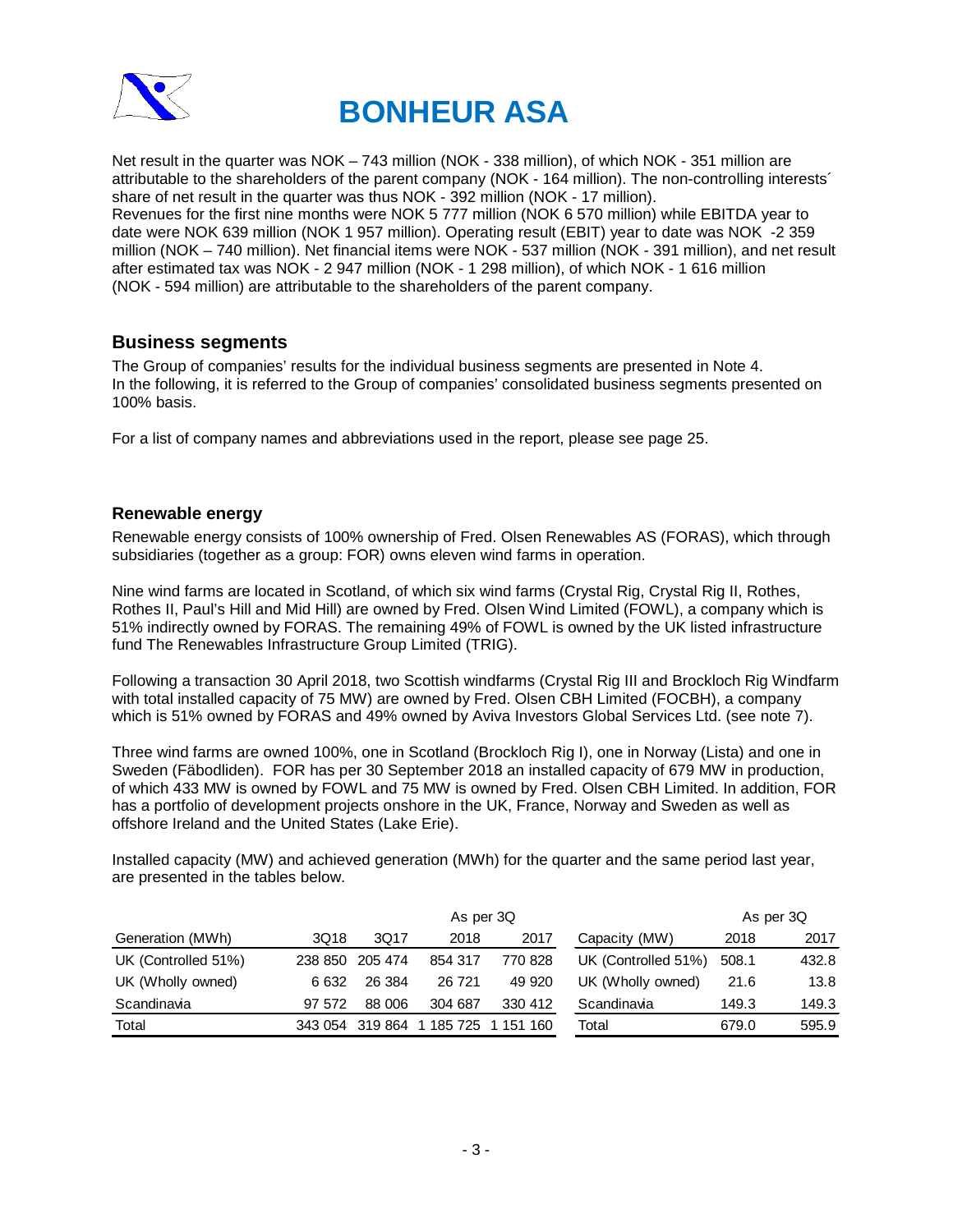

| (Figures in NOK million)                | 3Q 18 | 3Q 17 | Per 3Q 18 | Per 3Q 17 |
|-----------------------------------------|-------|-------|-----------|-----------|
| Operating revenues                      | 344   | 233   | 1 0 6 1   | 828       |
| <b>EBITDA</b>                           | 221   | 137   | 668       | 549       |
| EBITDA margin                           | 64 %  | 59 %  | 63 %      | 66 %      |
| <b>EBIT</b>                             | 70    | 30    | 255       | 223       |
| <b>EBT</b>                              | 47    | 7     | 138       | 148       |
| Net result after tax                    | 35    | 1     | 86        | 127       |
|                                         |       |       |           |           |
| Capex                                   | 1     | 66    | 10        | 160       |
| Equity                                  |       |       | 1 948     | 2 0 9 4   |
| Gross interest bearing debt             |       |       | 4 501     | 3843      |
| - Cash and cash equivalents             |       |       | 1896      | 983       |
| = Net interest bearing debt (NIBD)      |       |       | 2 605     | 2 8 6 0   |
| Capital employed (Equity + NIBD)        |       |       | 4 5 5 3   | 4 9 5 5   |
| Net Cash from operating activities      |       |       | 488       | 400       |
| Net Cash from investing activities      |       |       | $-78$     | $-164$    |
| Net Cash from financing activities      |       |       | 360       | $-2075$   |
| Net change in cash and cash equivalents |       |       | 770       | $-1838$   |

Notes on 3Q 18:

Companies 100% owned contributed NOK 63 million to consolidated revenues, NOK 32 million to EBITDA and NOK -11 million to EBT.

Companies 100% owned had NOK 1 749 million in equity, NOK 677 million in gross interest bearing debt (ring-fenced within FOCBH Limited. Non-recourse to FORAS), NOK 1 451 million in cash and cash equivalents.

Companies with less than 100% ownership includes Fred. Olsen Wind Limited (51%), Fred. Olsen CBH Limited (51%), Gismarvik Vindkraft AS (60%), FORSCA AB (60%) and Codling Holding Limited (50%) and Global Wind Power France APS (51%) (Equity method).

Operating revenues in the quarter were NOK 344 million (NOK 233 million). EBITDA was NOK 221 million (NOK 137 million). Due to higher electricity prices in all markets and higher installed capacity in the quarter, revenue increased with 48% compared to same period last year. Other income from curtailment and recycling fund increased compared to the same quarter last year. Generation in the quarter was 343 GWh (320 GWh). Total generation in the quarter increased 7%, while like for like generation was at same level as for 3Q 17.

For the first nine months, FOR had operating revenues of NOK 1 061 million (NOK 828 million). EBITDA was NOK 668 million (NOK 549 million). The generation increased from 1 151 GWh in the first nine months of 2017 to 1 186 GWh in the same period in 2018. Like-for like generation decreased 9%, while total generation increased 3%.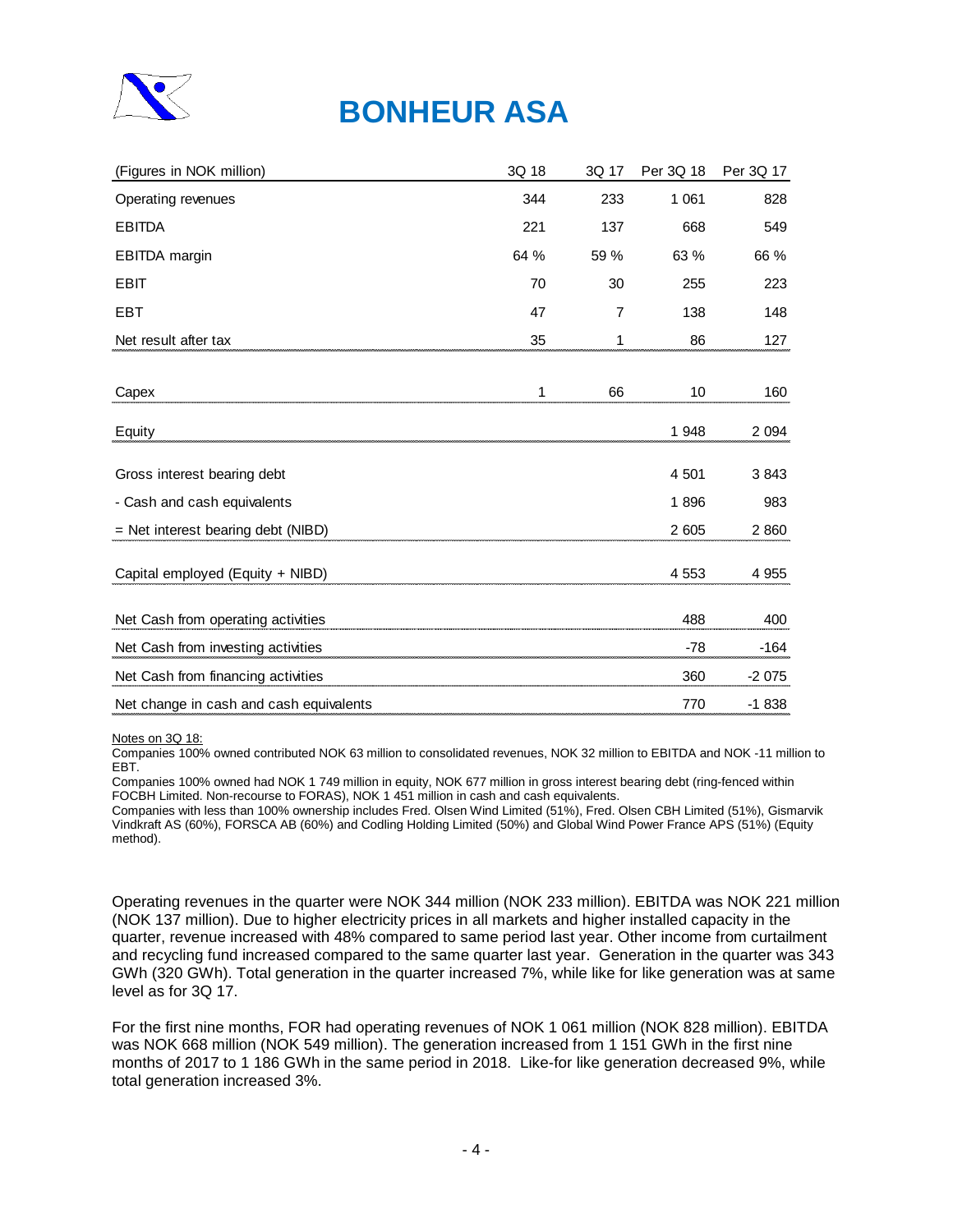



The global renewable energy industry is growing and the reduced costs of power generation has increased the attractiveness of new investments. To strengthen the ability to grow the pipeline of renewable energy projects, Fred.Olsen Green Power AS (FOGP) has been established.

### **Shipping / Offshore wind**

Shipping/Offshore wind consists of 100% ownership of Fred. Olsen Ocean Ltd with subsidiaries (FOO).

The segment includes Fred. Olsen Windcarrier AS, which through subsidiaries is providing Transport & Installation services, as well as Operation & Maintenance services for the offshore wind industry and Universal Foundation Norway AS, offering offshore wind turbine foundations. Both companies are 100% owned by Fred. Olsen Ocean Ltd. Fred. Olsen Windcarrier AS owns two jack-up installation vessels and a fleet of crew transfer vessels (CTVs) and 75.5 % of Global Wind Service A/S (GWS), a large international supplier of personnel to the global wind turbine industry. Universal Foundation Norway AS owns Universal Foundation A/S 100%, a Danish company offering offshore wind turbine foundations.

| (Figures in NOK million)                | 3Q 18 | 3Q 17 | Per 3Q 18 | Per 3Q 17 |
|-----------------------------------------|-------|-------|-----------|-----------|
| Operating revenues                      | 512   | 398   | 1 0 6 7   | 1 1 6 3   |
| <b>EBITDA</b>                           | 128   | 102   | 116       | 338       |
| <b>EBITDA</b> margin                    | 25 %  | 26 %  | 11 %      | 29 %      |
| <b>EBIT</b>                             | 81    | 63    | $-16$     | 223       |
| <b>EBT</b>                              | 57    | 50    | $-83$     | 202       |
| Net result after tax                    | 45    | 32    | $-92$     | 187       |
| Capex                                   | 23    | 18    | 70        | 36        |
| Equity                                  |       |       | 1 2 2 5   | 1 3 6 2   |
| Gross interest bearing debt *)          |       |       | 1 5 2 4   | 1 4 6 9   |
| - Cash and cash equivalents             |       |       | 157       | 249       |
| $=$ Net interest bearing debt (NIBD)    |       |       | 1 3 6 7   | 1 2 2 0   |
| Capital employed (Equity + NIBD)        |       |       | 2 5 9 2   | 2 5 8 2   |
| Net Cash from operating activities      |       |       | $-46$     | 159       |
| Net Cash from investing activities      |       |       | $-82$     | $-31$     |
| Net Cash from financing activities      |       |       | 51        | $-129$    |
| Net change in cash and cash equivalents |       |       | $-77$     | 0         |
| *) Hereof internal debt to Bonheur ASA  |       |       | 817       | 635       |

Operating revenues in 3Q18 was NOK 512 million compared with NOK 398 million in 3Q17. EBITDA was NOK 128 million (NOK 102 million). Year on year, revenues were higher in GWS but lower within T&I.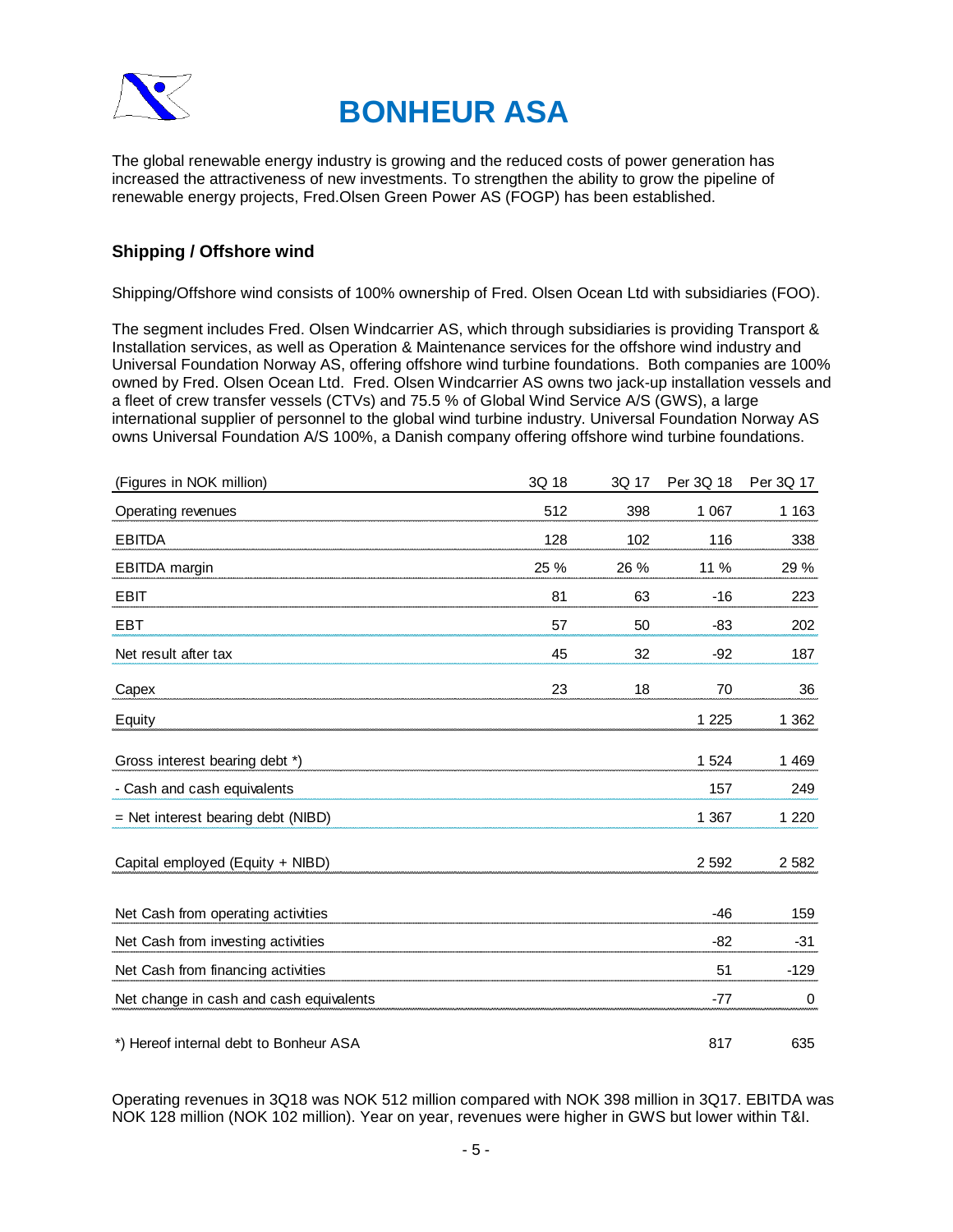

EBITDA from the jack-up installation vessels "Brave Tern" and "Bold Tern" was slightly lower than the same quarter last year. One vessel has operated in Danish waters during the quarter while one commenced a Transport & Installation contract in German waters in April. The utilization rate was 100% for the quarter compared to 73% in the same quarter last year.

In April Universal Foundation achieved Certified Design for two Monobuckets to be installed during 2019 which is an important strategic and contractual milestone for Universal Foundation and the Monobucket concept. The EBITDA in 3Q18 was higher than 3Q17 due to income from the Deutsche Bucht project.

In May GWS acquired the offshore and blade activities from Total Wind A/S, including approx. 200 employees, bringing the total number of technicians to about 1 000. The activity has been high within GWS in the quarter with an improved EBITDA.

The crew transfer vessels had a utilization rate of 95% in 3Q18, while it was 82% in 3Q17. EBITDA was higher in 3Q18 than 3Q17.

Operating revenues for the first nine months was NOK 1 067 million (NOK 1 163 million) and EBITDA NOK 116 million (NOK 338 million). Utilization rate for Transport and Installation vessels year to date was 66% versus 91% for the same period last year.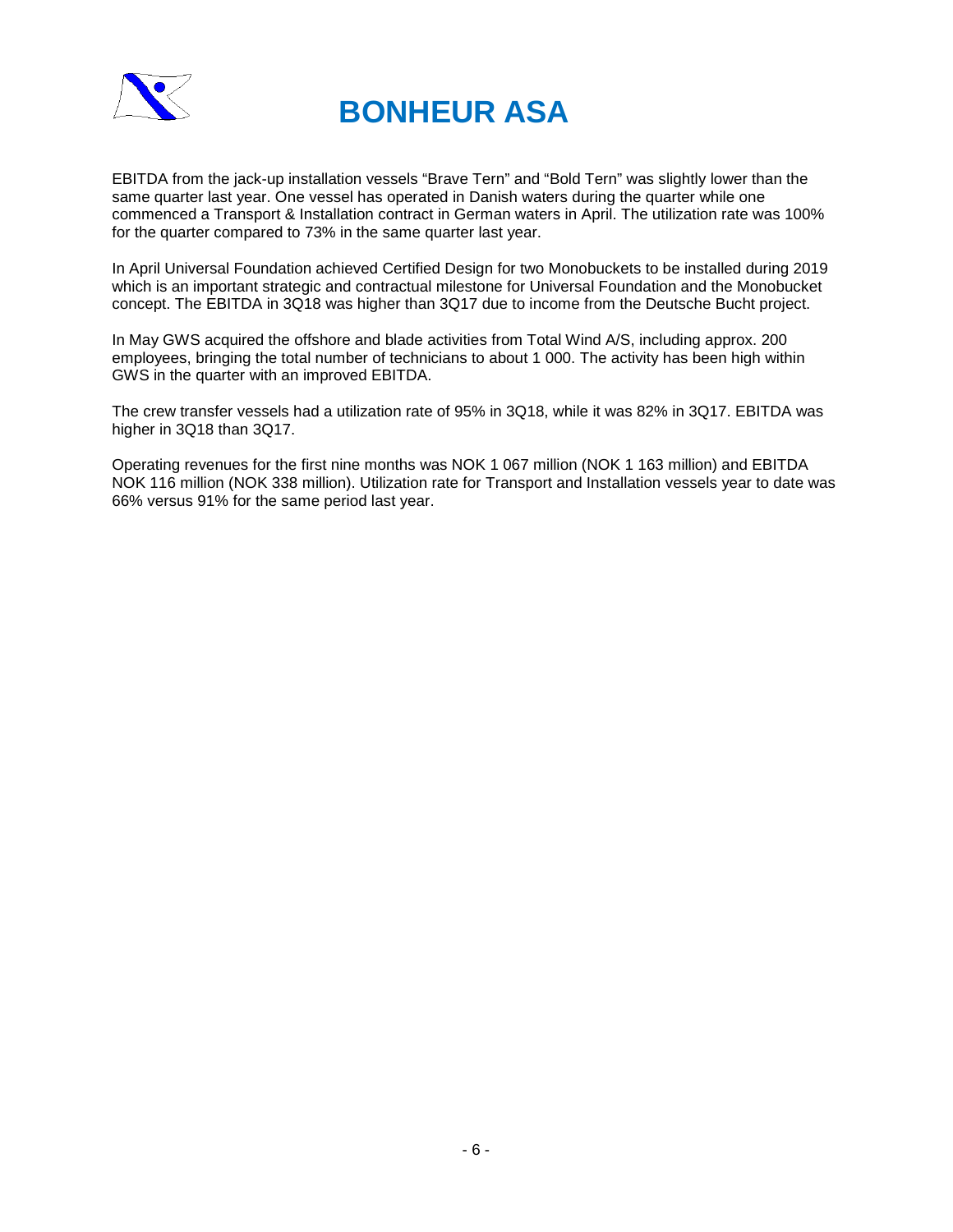

### **Offshore drilling**

The segment consists of 51.9% ownership of Fred. Olsen Energy ASA with subsidiaries (FOE). Figures in the first table below are presented in NOK as consolidated into the Group accounts.

Note that FOE shows 2 quarter 2018 in brackets when comparing the quarterly results, while Bonheur ASA compares the quarterly results with the corresponding quarter last year.

| (Figures in NOK million)                | 3Q 18   | 2Q 18   | 3Q 17  | Per 3Q18 | Per 3Q17 |
|-----------------------------------------|---------|---------|--------|----------|----------|
| Operating revenues                      | 148     | 138     | 607    | 843      | 1 904    |
| <b>EBITDA</b>                           | $-208$  | $-414$  | 201    | $-376$   | 786      |
| <b>EBITDA</b> margin                    | $-141%$ | $-300%$ | 33 %   | $-45%$   | 41 %     |
| EBIT                                    | $-772$  | $-1628$ | $-237$ | $-2594$  | $-1235$  |
| <b>EBT</b>                              | $-847$  | $-1678$ | $-363$ | $-2863$  | $-1521$  |
| Net result after tax                    | $-845$  | $-1674$ | $-367$ | $-2856$  | $-1635$  |
| Capex                                   | 38      | 100     | 17     | 208      | 42       |
| Equity                                  |         |         |        | 1 981    | 5 2 6 4  |
| Gross interest bearing debt             |         |         |        | 6 0 8 8  | 7014     |
| - Cash and cash equivalents             |         |         |        | 1 2 5 7  | 3 602    |
| $=$ Net interest bearing debt (NIBD)    |         |         |        | 4 8 31   | 3 4 1 2  |
| Capital employed (Equity + NIBD)        |         |         |        | 6812     | 8676     |
| Net Cash from operating activities      |         |         |        | $-889$   | 1 4 1 8  |
| Net Cash from investing activities      |         |         |        | $-184$   | 14       |
| Net Cash from financing activities      |         |         |        | $-1184$  | $-108$   |
| Net change in cash and cash equivalents |         |         |        | $-2257$  | 1 3 2 4  |

*Below is an extract from FOE's report for 3 quarter 2018 (figures in USD unless otherwise stated).*

| (Figures in USD million) | 3Q 18  | 2Q 18 | 3Q 17 | Per 3Q 18 Per 3Q 17 |        | 2017   |
|--------------------------|--------|-------|-------|---------------------|--------|--------|
| Operating revenues       | 18     |       | 76    | 107                 | 230    | 279    |
| FBITDA                   | $-25$  | -51   | 25    | -45                 | 95     | 105    |
| <b>FBIT</b>              | -94    | -202  | -30   | $-320$              | -147   | $-193$ |
| FBT                      | -103   | -208  | -45   | -353                | -182   | -238   |
| Net result               | $-103$ | -207  | -46   | $-352$              | $-195$ | $-257$ |

*For full report please refer to* [www.fredolsen-energy.no](http://www.fredolsen-energy.no/)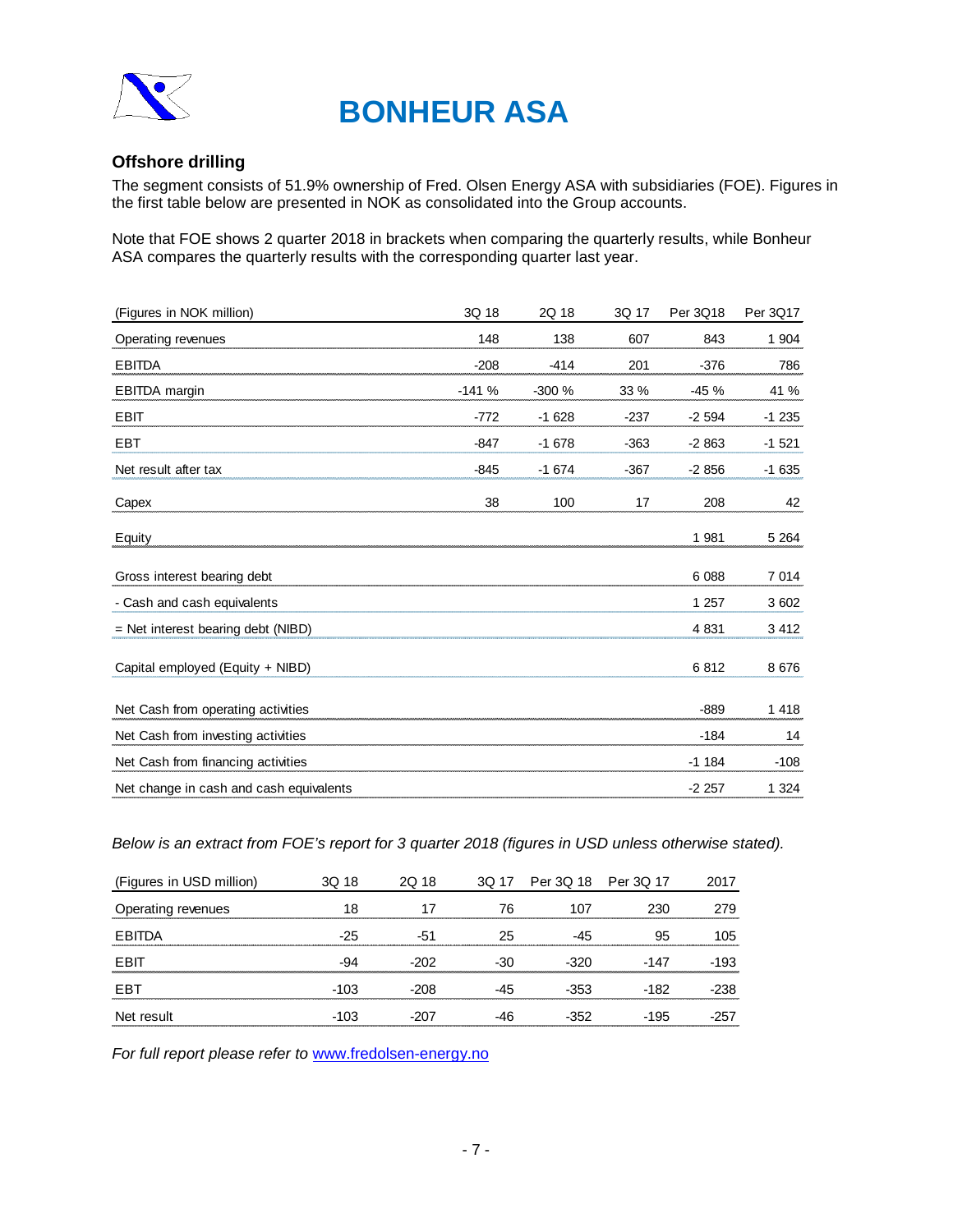

All financial figures in USD

### *"FINANCIAL INFORMATION (2nd quarter 2018 in brackets)*

Operating revenues in the quarter were 17.9 million (17.3 million), a decrease of 0.6 million compared with the previous quarter. Revenues from the offshore drilling division were 12.6 million (5.9 million), an increase of 6.7 million. The increase in revenues within the offshore drilling division is mainly due to full operational quarter for Blackford Dolphin. Revenues within the engineering and fabrication division were 5.3 million compared to 11.4 million in second quarter.

Operating costs were 43.2 million (68.7 million), a decrease of 25.5 million compared with previous quarter. Operating costs within the offshore drilling division decreased by 22.2 million, mainly due to a write down of inventories for Belford Dolphin of 20.9 million in previous quarter, partly offset by a write down of inventories for Bredford Dolphin of 5 million. Operating costs within the engineering and fabrication division decreased with 3.3 million to 13.3 million.

Operating profit before depreciation (EBITDA) was - 25.3 million (-51.4 million). EBITDA within the offshore drilling division increased by 28.9 million to – 17.3 million, and EBITDA within engineering and fabrication division was - 8.0 million (- 5.2 million).

Depreciation and impairment amounted to 68.3 million (150.1 million), including a non-cash impairment charge of 19.7 million related to Bredford Dolphin and Bolette Dolphin.

Operating profit after depreciation and impairment (EBIT) was - 93.6 million (- 201.5 million).

Net financial items were - 9.2 million (- 6.2 million).

Profit before tax was - 102.8 million (- 207.7 million).

Net profit, including an estimated tax charge of 0.2 million (0.5 million), was - 102.6 million (- 207.2 million).

Earnings per share were - 1.54 (-3.12)."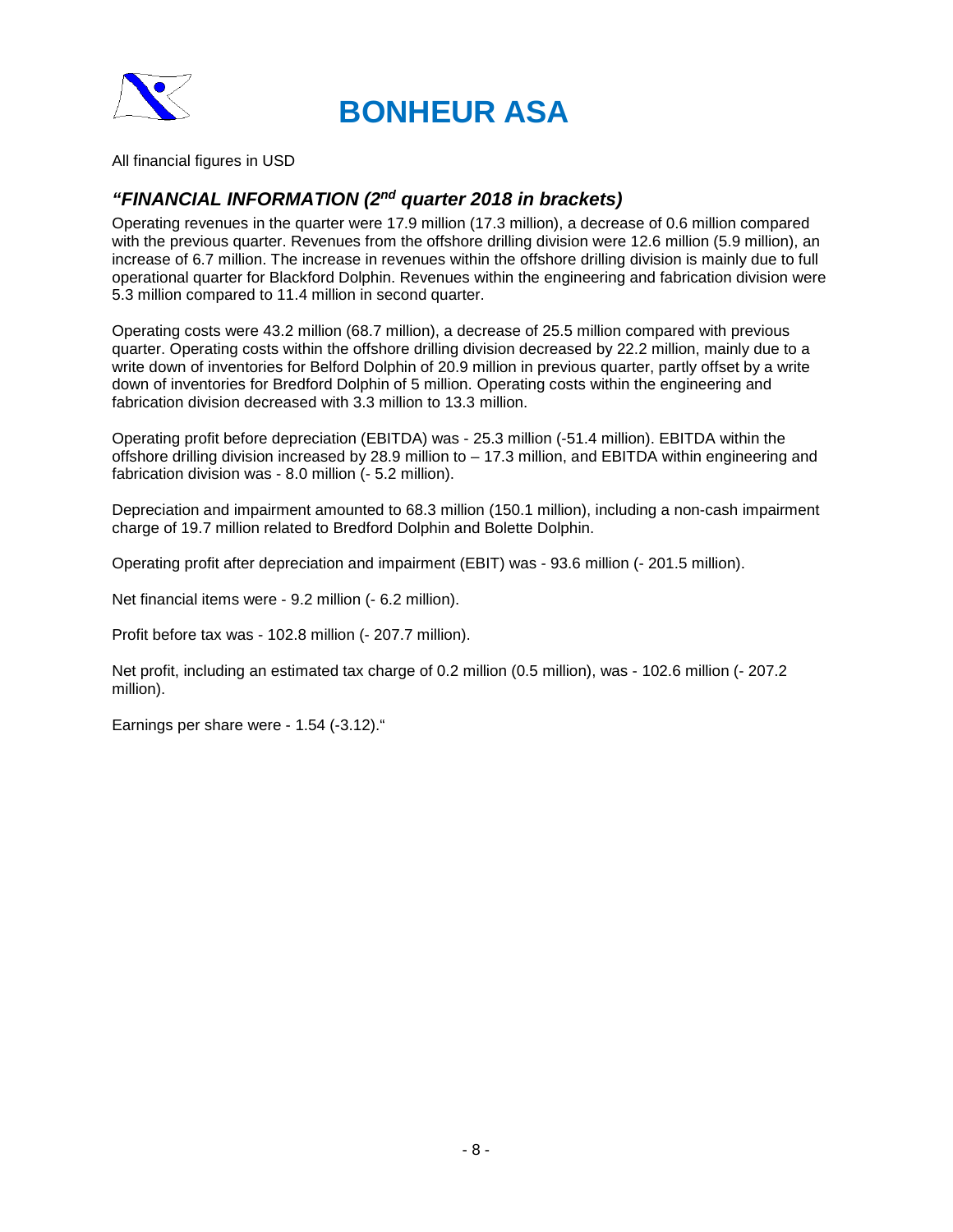

### **Cruise**

Cruise consists of 100% ownership of Fred. Olsen Cruise Lines Ltd, with subsidiaries (FOCL), located in the UK.

FOCL owns and operates four cruise ships, MV Black Watch, MV Braemar, MV Boudicca, and MV Balmoral. In the quarter MV Brabant, a chartered vessel carrying out river cruises, was in operation from April.

| (Figures in NOK million)                | 3Q 18 | 3Q 17 | Per 3Q 18   | Per 3Q 17 |
|-----------------------------------------|-------|-------|-------------|-----------|
| Operating revenues                      | 679   | 620   | 1828        | 1673      |
| <b>EBITDA</b>                           | 171   | 159   | 329         | 317       |
| <b>EBITDA</b> margin                    | 25%   | 26 %  | 18%         | 19%       |
| <b>EBIT</b>                             | 107   | 106   | 144         | 145       |
| EBT                                     | 102   | 95    | 139         | 95        |
| Net result after tax                    | 102   | 95    | 139         | 95        |
| Capex                                   | 28    | 7     | 112         | 28        |
| Equity                                  |       |       | 1 2 0 9     | 1 2 6 0   |
| Gross interest bearing debt             |       |       | 0           | 0         |
| - Cash and cash equivalents             |       |       | 767         | 807       |
| = Net interest bearing debt (NIBD)      |       |       | $-767$      | $-807$    |
| Capital employed (Equity + NIBD)        |       |       | 442         | 453       |
| Net Cash from operating activities      |       |       | 333         | 287       |
| Net Cash from investing activities      |       |       | $-111$      | $-29$     |
| Net Cash from financing activities      |       |       | $\mathbf 0$ | 0         |
| Net change in cash and cash equivalents |       |       | 221         | 258       |

Operating revenue in the quarter were NOK 679 million (NOK 620 million). Operating result before depreciation and finance (EBITDA) was NOK 171 million (NOK 159 million). Operating costs in the quarter was higher than same quarter last year, mainly related to bunkers, charter costs for river cruise vessel and onboard expenses.

During the quarter, **Black Watch** has concluded the World Cruise, and completed 3 Norway/ Iceland cruises, 2 Azores/ Mediterranean cruises, 1 Scotland cruise, and a 2 night reposition cruise from Southampton to Liverpool. Black Watch will continue to sail from Liverpool until November. **Boudicca** has completed a European city mystery cruise, 2 German waterways cruises, 2 warmer cruises, 2 cruises north to Norway and Scotland/ Ireland, and a long 22 night cruise to Italy. **Braemar** has completed 3 French river cruises, an Ireland cruise, 2 Norway cruises, and 4 European cruises (including 1 "You Choose Your Cruise"). The ship was positioned from Southampton and will remain so until the Caribbean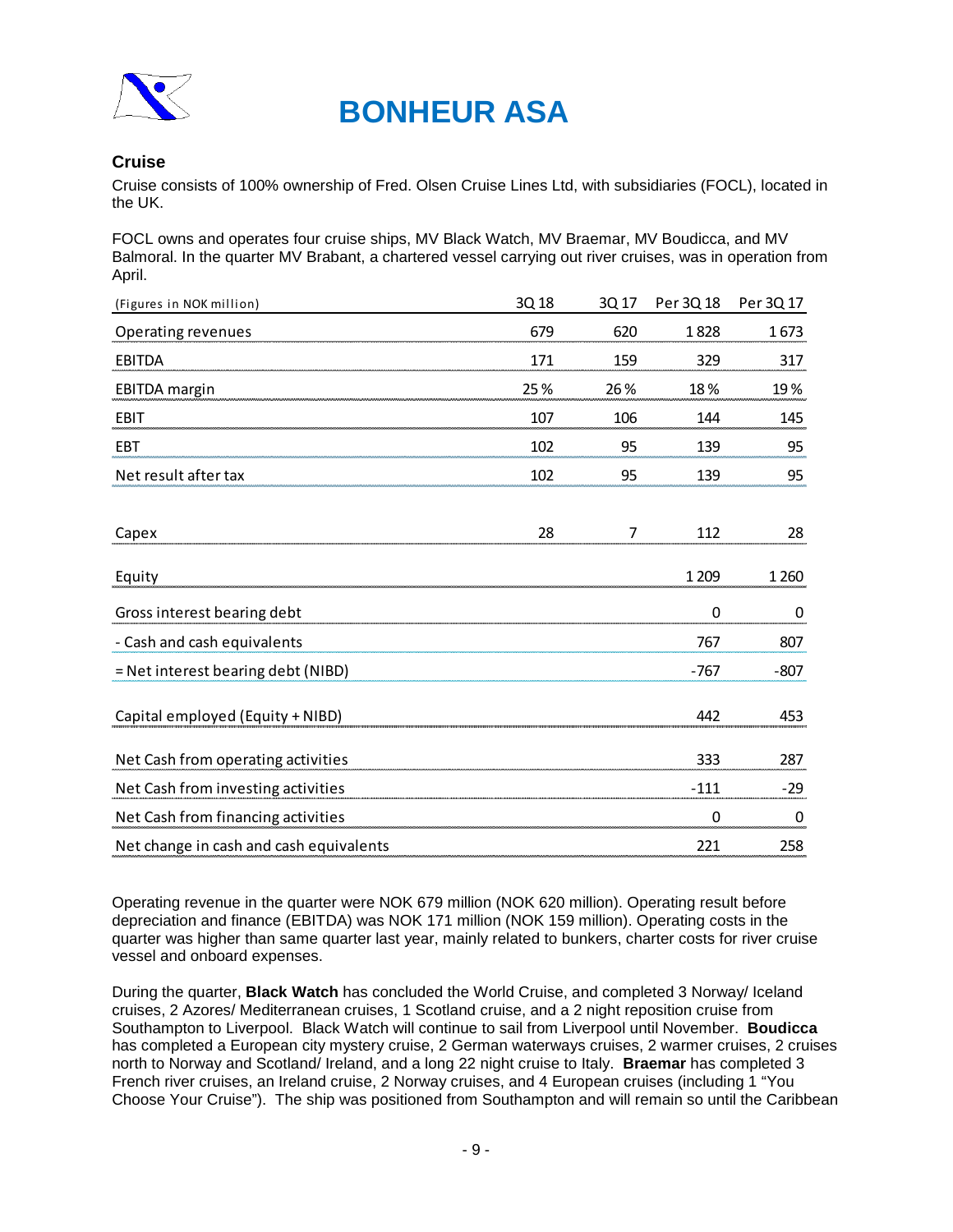

fly/ cruise program resumes in December. **Balmoral** completed 4 Norway cruises, 1 warmer cruise, 4 European cruises, 1 Baltic cruise, and a 1 night reposition from Newcastle to Rosyth.

The number of passenger days totaled 300 913 for the quarter (284 823), an increase of 6 %. Net ticket income per diem (GBP) increased with 1% compared to the corresponding quarter last year.

Year to date, Cruise had operating revenues of NOK 1 828 million (NOK 1 673 million). EBITDA were NOK 329 million (NOK 317 million). Total number of passenger days was 839 011, an increase of 1% or 8 208 passenger days from the corresponding period last year. Net ticket income per diem (GBP) was 2% higher in the first nine months of 2018 compared to the same period in 2017.

### **Other investments**

Other investments mainly consists of an ownership of 54.0% of NHST Media Group AS, 12.6% of Koksa Eiendom AS as well as 100% of the service companies Fred. Olsen Insurance Services AS and Fred. Olsen Travel AS.

### **NHST Media Group AS**

NHST Media Group AS has three main business segments, Norwegian publications (Dagens Næringsliv and Morgenbladet), MyNewsdesk / Mention and Global Publications (Tradewinds, Upstream, Intrafish Media, Recharge and Europower).

NHST Media Group AS achieved a turnover of NOK 318 million in the quarter (NOK 309 million), an increase of 3%.

31 August 2018, the subsidiary Mynewsdesk AB, acquired 84.95% of the shares in Mention Solutions SAS (France).

Nautisk Forlag was sold to StormGeo with effect from 1 October 2018.

The result before depreciation (EBITDA) for 3Q18 was NOK 1 million (NOK 19 million in 3Q17). The result before depreciation (EBITDA) for the first nine months of 2018 was positive with NOK 9 million (NOK 67 million in 2017).

### **Other information**

### **Capital and financing**

In 3Q 2018 capex were NOK 92 million, of which NOK 38 million relates to Offshore drilling, NOK 28 million to Cruise and NOK 23 million to Shipping / Offshore wind.

Gross interest bearing debt of the Group of companies as per end of 3Q 2018 was NOK 13 906 million, a decrease of NOK 589 million since year end 2017. Cash and cash equivalents amounted to NOK 7 562 million, a decrease of NOK 1 030 million since year end 2017. Net interest bearing debt (Gross interest bearing debt less Cash and cash equivalents (NIBD)) of the Group of companies as at 30 September 2018 was NOK 6 343 million, an increase of NOK 442 million since year end 2017. As per 30 September 2018, the equity to asset ratio was 32% compared with 37% at year-end 2017.

Of the debt attributable to Renewable energy, 85% (NOK 3 824 million) relates to project financing within the corporate structure of its 51% owned subsidiaries FOWL and FOCBH.

For a detailed split per segment, see the table below: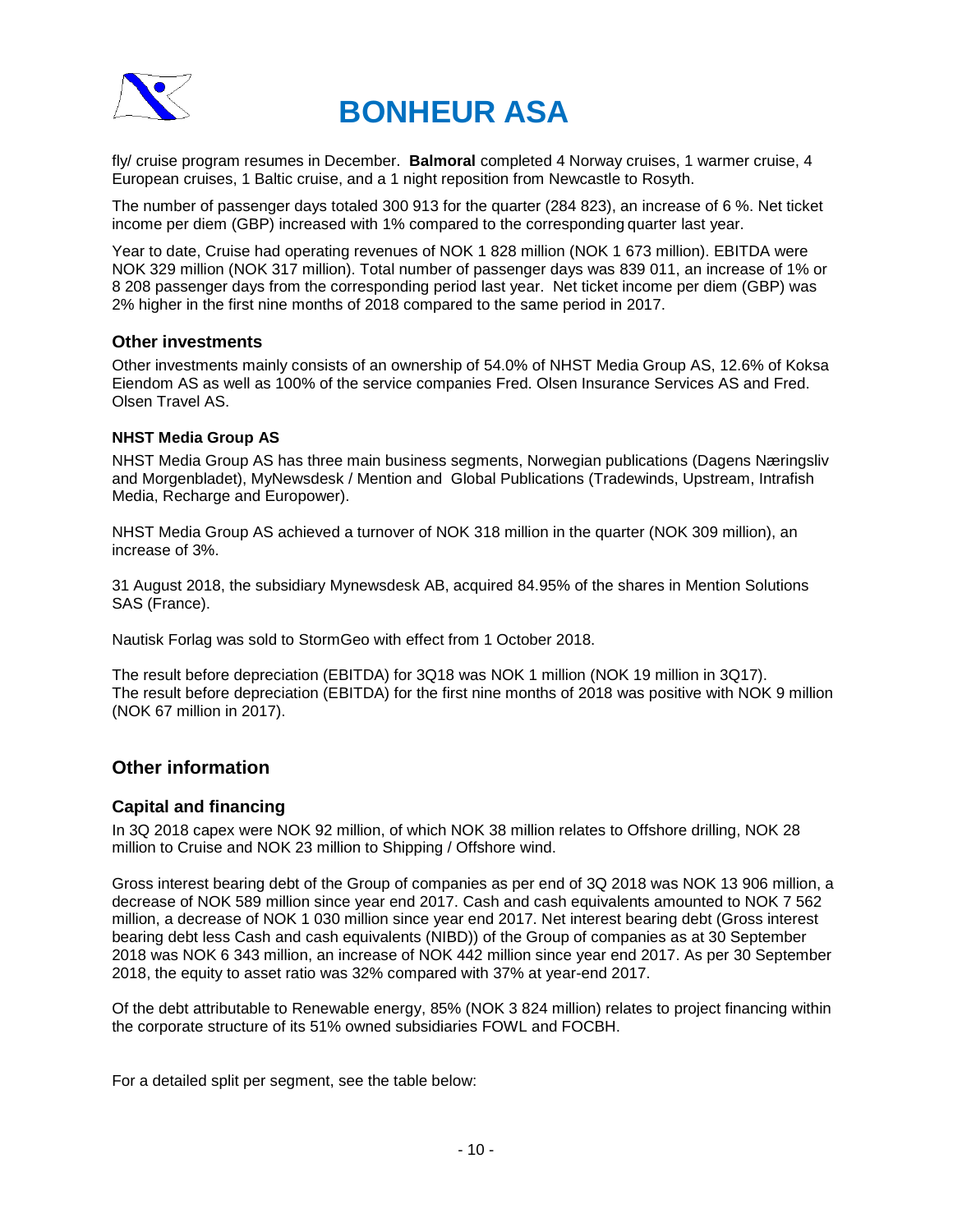

| Renewable | Shipping /    | Offshore |         |            | 30.09.2018 | 30.06.2018 |
|-----------|---------------|----------|---------|------------|------------|------------|
| Energy    | Offshore wind | Drilling | Cruise  | Other/Elim | Total      | Total      |
| 4501      | 1524          | 6088     | 0       | 1793       | 13 906     | 14 118     |
| 1896      | 157           | 1 2 5 7  | 767     | 3485       | 7562       | 8 3 0 2    |
| 2605      | 1367          | 4831     | $-767$  | $-1692$    | 6343       | 5817       |
| 1948      | 1 2 2 5       | 1981     | 1 2 0 9 | 2 2 0 5    | 8569       | 9 3 8 0    |
| 4553      | 2592          | 6812     | 442     | 514        | 14 9 12    | 15 197     |
|           |               |          |         |            |            |            |

\*) Intercompany loans included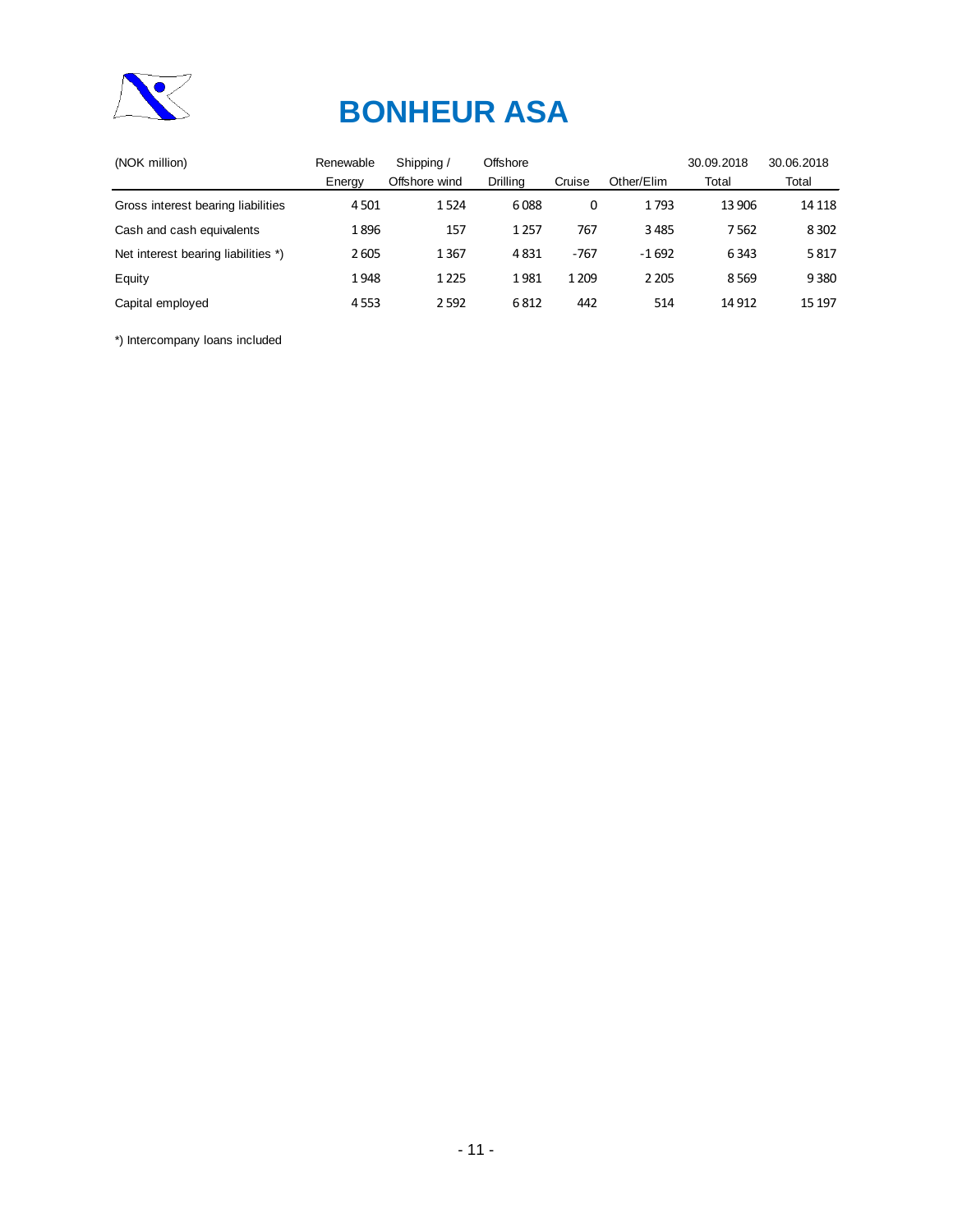

### **Condensed consolidated financial statements in accordance with IFRS**

### **Income statement - Group of companies**

| (NOK million) - unaudited                                                                                        | Note           | Jul-Sep<br>2018               | Jul-Sep<br>2017              | Jan-Sep<br>2018               | Jan-Sep<br>2017               | Jan-Dec<br>2017               |
|------------------------------------------------------------------------------------------------------------------|----------------|-------------------------------|------------------------------|-------------------------------|-------------------------------|-------------------------------|
| Revenues<br>Operating costs                                                                                      | 4              | 2 008.4<br>$-1744.1$          | 2 180.4<br>$-1608.0$         | 5776.8<br>$-5137.8$           | 6 5 6 9.6<br>$-4612.7$        | 8 633.3<br>$-6$ 192.7         |
| Operating result before depreciation / impairment losses (EBITDA)                                                | $\overline{4}$ | 264.3                         | 572.4                        | 639.0                         | 1956.9                        | 2 440.6                       |
| Depreciation / Impairment losses                                                                                 | $\overline{2}$ | $-840.7$                      | $-668.0$                     | $-2997.5$                     | $-2697.0$                     | $-3385.3$                     |
| <b>Operating result (EBIT)</b>                                                                                   | 4              | $-576.4$                      | $-95.6$                      | $-2358.5$                     | $-740.1$                      | $-944.8$                      |
| Share of result from associates<br>Result before finance                                                         |                | $-1.6$<br>$-578.0$            | $-4.0$<br>$-99.5$            | $-1.9$<br>$-2360.4$           | $-10.8$<br>$-750.9$           | $-17.2$<br>$-962.0$           |
| Financial income<br>Financial expenses<br>Net financial income / expense (-)                                     |                | 112.1<br>$-255.8$<br>$-143.7$ | 91.4<br>$-299.4$<br>$-208.1$ | 287.5<br>$-825.0$<br>$-537.5$ | 379.2<br>$-770.7$<br>$-391.4$ | 492.6<br>$-989.8$<br>$-497.2$ |
| Result before tax (EBT)                                                                                          |                | $-721.6$                      | $-307.6$                     | $-2897.9$                     | $-1142.4$                     | $-1459.2$                     |
| Estimated tax cost                                                                                               | 6              | $-21.5$                       | $-30.6$                      | $-49.1$                       | $-156.0$                      | $-317.7$                      |
| Net result                                                                                                       | 4              | $-743.2$                      | $-338.2$                     | $-2947.0$                     | $-1298.3$                     | -1 776.9                      |
| Hereof attributable to non-controlling interests 1)<br>Hereof attributable to shareholders of the parent company |                | $-392.6$<br>$-350.5$          | $-174.6$<br>$-163.6$         | $-1330.7$<br>$-1616.3$        | $-704.6$<br>$-593.7$          | $-912.7$<br>$-864.2$          |
| Basic earnings / Diluted earnings per share (NOK)                                                                |                | $-8.2$                        | $-3.8$                       | $-38.0$                       | $-14.0$                       | $-20.3$                       |

1) The non-controlling interests mainly consist of 47.74% of Fred. Olsen Energy ASA, , 44.06% of NHST Media Group AS, 49% of Fred. Olsen Wind Limited (UK) and 49% of Fred. Olsen CBH Limited (FOCBH) (UK).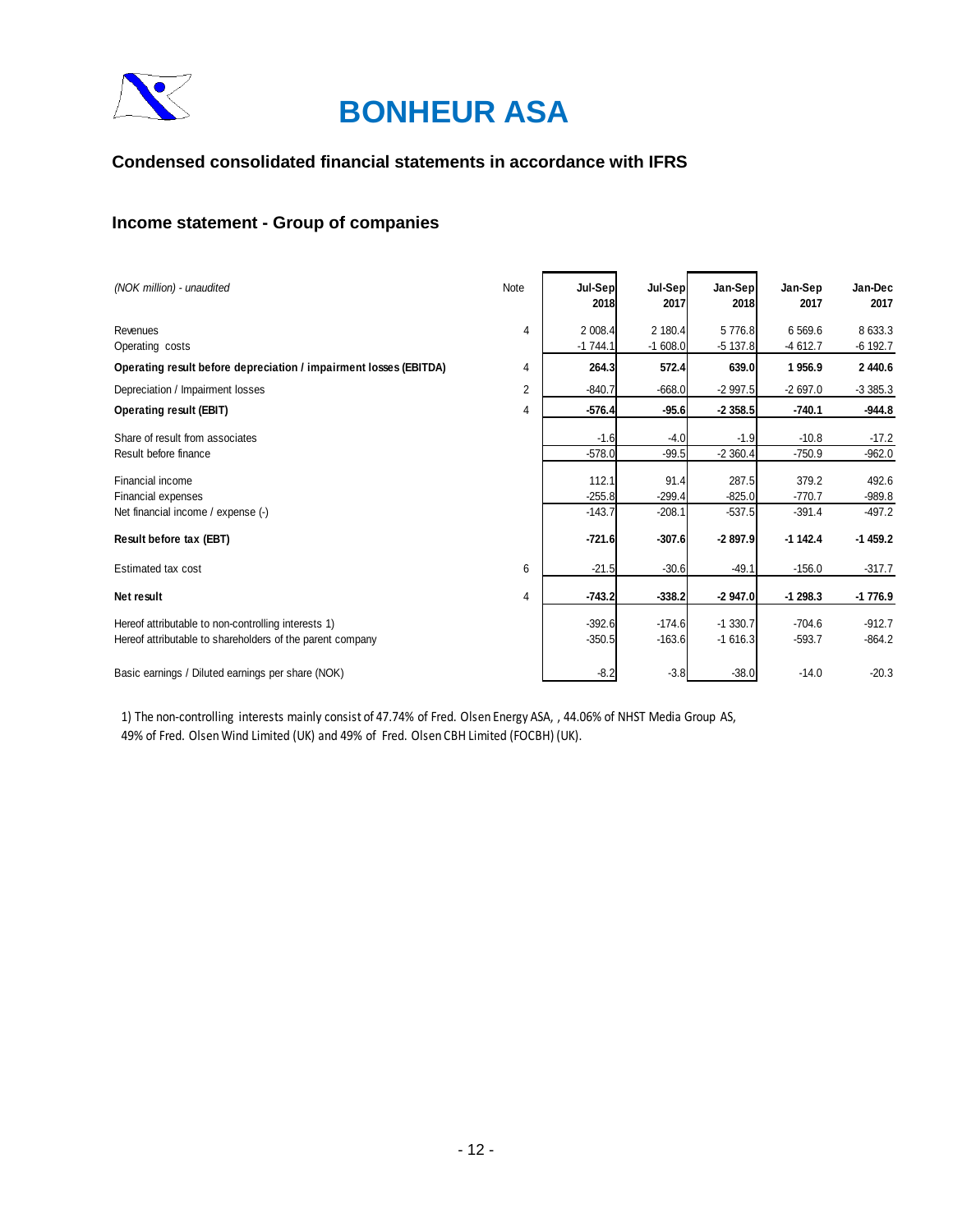

### **Statement of comprehensive income – Group of companies**

| (NOK million) - unaudited                                           | Jul-Sep  | Jul-Sep  | Jan-Sep   | Jan-Sep   |
|---------------------------------------------------------------------|----------|----------|-----------|-----------|
|                                                                     | 2018     | 2017     | 2018      | 2017      |
| Net result for the period                                           | $-743.2$ | $-338.2$ | $-2947.0$ | $-1298.3$ |
|                                                                     |          |          |           |           |
| Other comprehensive income:                                         |          |          |           |           |
| Items that will not be reclassified to profit or loss               |          |          |           |           |
| Other comprehensive result for the period                           | 0.2      | $-2.4$   | $-2.7$    | $-5.2$    |
| Total items that will not be reclassified to profit or loss         | 0.2      | $-2.4$   | $-2.7$    | $-5.2$    |
|                                                                     |          |          |           |           |
| Items that may be reclassified subsequently to profit or loss       |          |          |           |           |
| Foreign exchange translation effects:                               |          |          |           |           |
| - Foreign currency translation differences for foreign operations   | 13.9     | $-350.1$ | $-189.9$  | $-409.4$  |
| Fair value effects related to financial instruments:                |          |          |           |           |
| - Net change in fair value of available-for-sale financial assets   | $-5.4$   | $-11.6$  | $-10.6$   | $-17.2$   |
| Income tax on other comprehensive income                            | 0.1      | $-0.1$   | 0.1       | $-0.1$    |
| Total items that may be reclassified subsequently to profit or loss | 8.6      | $-361.8$ | $-200.4$  | $-426.7$  |
|                                                                     |          |          |           |           |
| Other comprehensive result for the period, net of income tax        | 8.8      | $-364.2$ | $-203.1$  | $-431.9$  |
| Total comprehensive loss for the period                             | $-734.3$ | $-702.4$ | $-3150.1$ | $-1730.2$ |
| Attributable to:                                                    |          |          |           |           |
| Equity holders of the parent                                        | $-347.2$ | $-395.4$ | $-1802.6$ | $-847.5$  |
| Non-controlling interests 1)                                        | $-387.1$ | $-307.0$ | $-1347.5$ | $-882.8$  |
| Total comprehensive income for the period                           | $-734.3$ | $-702.4$ | $-3150.1$ | $-1730.2$ |

1) As at 30 September 2018 the non-controlling interests consist of 47.74% of Fred. Olsen Energy ASA, 44.06% of NHST Media Group AS, 49.00% of Fred. Olsen Wind Limited (UK) and 49% of Fred. Olsen CBH Limited (UK).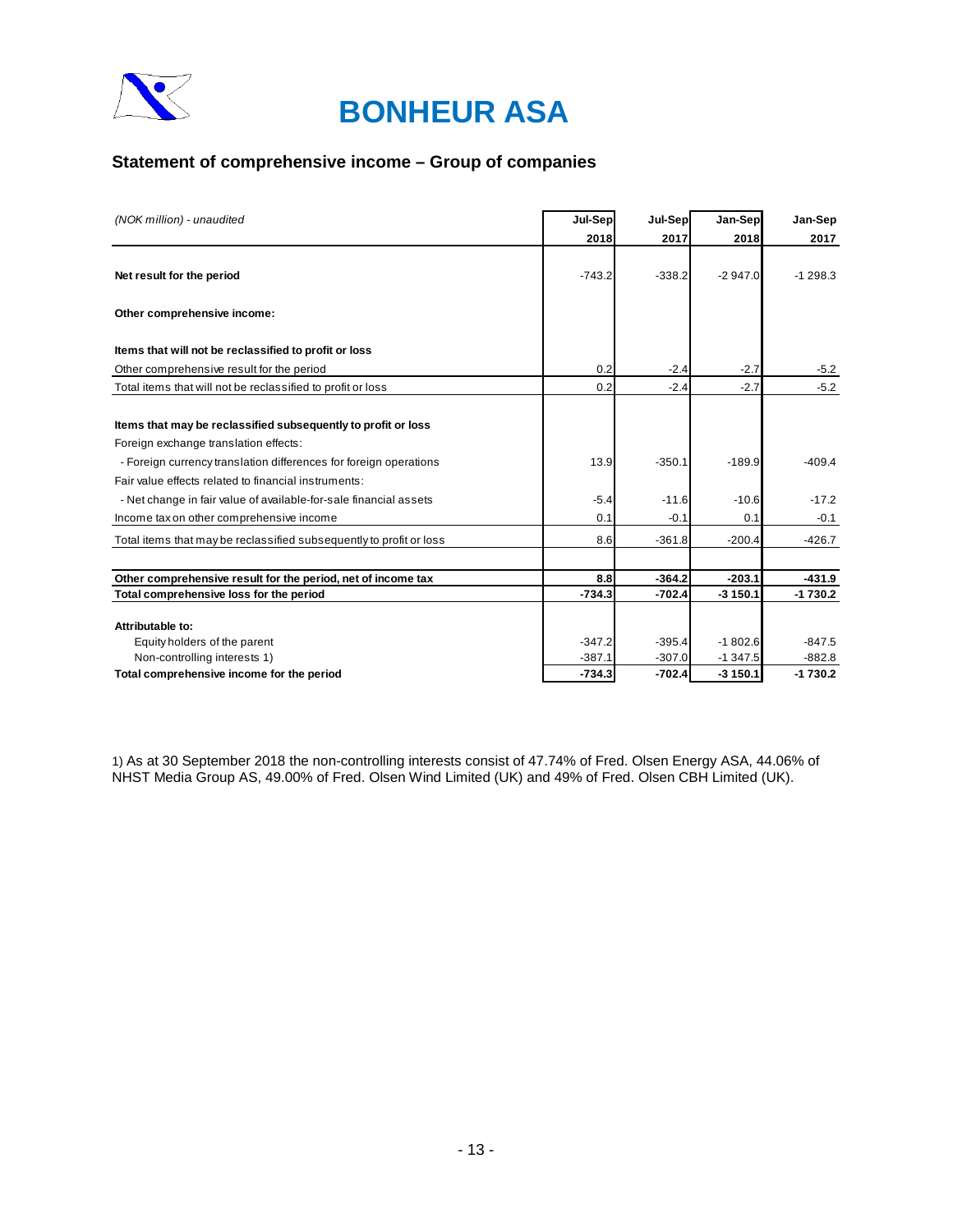

### **Statement of financial position – Group of companies**

| (NOK million) - unaudited                              | Note           | 30.09.2018  | 30.09.2017  | 31.12.2017  |
|--------------------------------------------------------|----------------|-------------|-------------|-------------|
| Intangible fixed assets                                | 3              | 1 0 6 1 . 8 | 905.7       | 919.0       |
| Deferred tax asset                                     | 6              | 139.9       | 289.1       | 212.7       |
| Property, plant and equipment                          | $\overline{2}$ | 14 643.7    | 17 222.1    | 17 580.6    |
| Investments in associates                              |                | 65.5        | 66.5        | 63.8        |
| Other financial fixed assets                           |                | 512.3       | 395.6       | 467.0       |
| <b>Non-current assets</b>                              |                | 16 423.3    | 18 879.1    | 19 243.2    |
| Inventories and consumable spare parts                 |                | 786.8       | 1 0 28.6    | 1 0 27.9    |
| Trade and other receivables                            |                | 1 774.0     | 1 565.3     | 1 595.5     |
| Cash and cash equivalents                              |                | 7 5 6 2.3   | 8 3 5 1 . 3 | 8 592.6     |
| <b>Current assets</b>                                  |                | 10 123.1    | 10 945.2    | 11 216.0    |
| Assets held for sale                                   | 9              | 48.6        | 0.0         | 0.0         |
|                                                        |                |             |             |             |
| <b>Total assets</b>                                    | 4              | 26 594.9    | 29 824.3    | 30 459.2    |
| Share capital                                          |                | 53.2        | 53.2        | 53.2        |
| Share premium reserve                                  |                | 143.3       | 143.3       | 143.3       |
| Retained earnings                                      |                | 7 001.6     | 8 3 3 2.5   | 8 3 1 7 . 6 |
| Equity owned by the shareholders in the parent company |                | 7 198.0     | 8 5 29.0    | 8 5 1 4 . 1 |
| Non-controlling interests 1)                           |                | 1 370.8     | 2768.9      | 2 637.0     |
| <b>Equity</b>                                          |                | 8 5 68.8    | 11 297.8    | 11 151.1    |
| Non-current interest bearing liabilities               | 5              | 6 2 2 6.7   | 11 828.3    | 12 201.0    |
| Other non-current liabilities                          | 6              | 1 688.8     | 1 618.8     | 1 804.3     |
| <b>Non-current liabilities</b>                         |                | 7915.4      | 13 447.0    | 14 005.4    |
| Current interest bearing liabilities                   | 5              | 7679.0      | 2 2 0 5.7   | 2 2 9 3 . 3 |
| Other current liabilities                              | 6              | 2 4 2 0.9   | 2873.6      | 3 009.4     |
| <b>Current liabilities</b>                             |                | 10 099.9    | 5 079.4     | 5 302.8     |
| Liabilities held for sale                              | 9              | 10.9        | 0.0         | 0.0         |
| <b>Total equity and liabilities</b>                    |                | 26 594.9    | 29 824.3    | 30 459.2    |

#### **Oslo, 25 October 2018**

#### *Bonheur ASA - the Board of Directors*

Chairman Director Director Director Director

Fred. Olsen Carol Bell Nick Emery Helen Mahy Andreas Mellbye

Anette S. Olsen Managing Director

1) The non-controlling interests mainly consist of 47.74% of Fred. Olsen Energy ASA, 44.06% of NHST Media Group AS , 49% of Fred. Olsen Wind Limited (UK) and 49% of Fred. Olsen CBH Limited (UK).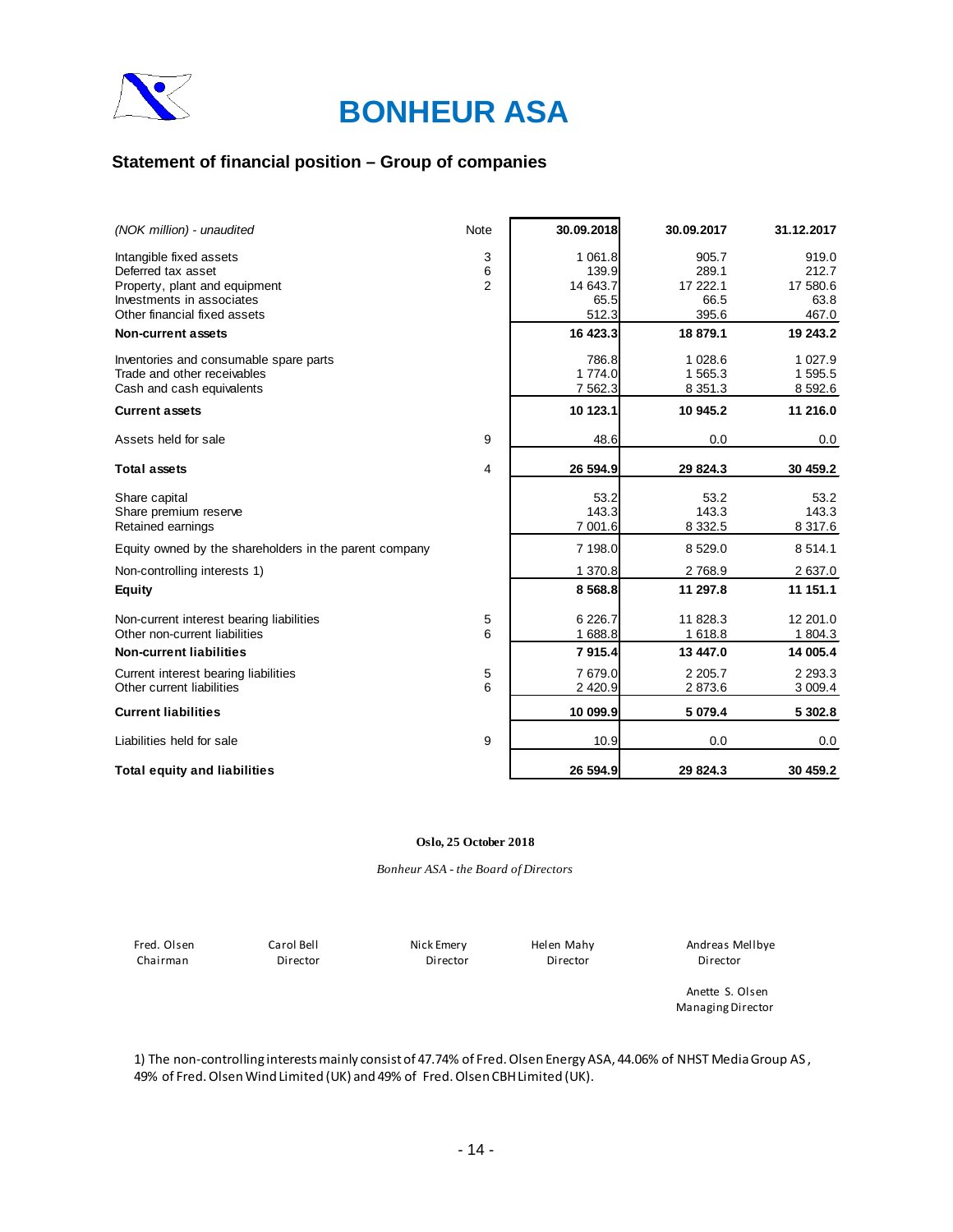

### **Statement of changes in equity – Group of companies**

| (NOK million) - unaudited                                  | Share<br>Capital | Share<br>premium | <b>Translation</b><br>reserve | Fair value<br>reserve | Retained<br>earnings | Total     | Non-<br>controlling<br>interests | Total<br>equity |
|------------------------------------------------------------|------------------|------------------|-------------------------------|-----------------------|----------------------|-----------|----------------------------------|-----------------|
| Balance at 1 January 2017                                  | 53.2             | 143.3            | 1 1 6 7 .6                    | 43.0                  | 8 0 5 4 .4           | 9461.5    | 3653.3                           | 13 114.8        |
| Total comprehensive loss for the period                    | 0.0              | 0.0              | $-190.0$                      | $-17.2$               | $-640.3$             | $-847.5$  | $-882.8$                         | $-1730.2$       |
| Dividends to shareholders in parent company                | 0.0              | 0.0              | 0.0                           | 0.0                   | $-85.1$              | $-85.1$   | 0.0                              | $-85.1$         |
| Dividends to non-controlling interests in subsidiaries     | 0.0              | 0.0              | 0.0                           | 0.0                   | 0.0                  | 0.0       | $-1.6$                           | $-1.6$          |
| Balance at 30 September 2017                               | 53.2             | 143.3            | 977.7                         | 25.8                  | 7329.0               | 8529.0    | 2768.9                           | 11 297.8        |
| Balance at 1 January 2018                                  | 53.2             | 143.3            | 1 202.0                       | 30.0                  | 7085.6               | 8514.1    | 2637.0                           | 11 151.1        |
| Total comprehensive loss for the period                    | 0.0              | 0.0              | $-169.3$                      | $-10.5$               | $-1622.7$            | $-1802.6$ | $-1347.5$                        | $-3150.1$       |
| Effect from transactions with non-controlling interests *) | 0.0              | 0.0              | 0.0                           | 0.0                   | 571.6                | 571.6     | 130.0                            | 701.6           |
| Dividends to shareholders in parent company                | 0.0              | 0.0              | 0.0                           | 0.0                   | $-85.1$              | $-85.1$   | 0.0                              | $-85.1$         |
| Dividends to non-controlling interests in subsidiaries     | 0.0              | 0.0              | 0.0                           | 0.0                   | 0.0                  | 0.0       | $-48.7$                          | $-48.7$         |
| Balance at 30 September 2018                               | 53.2             | 143.3            | 1 032.7                       | 19.5                  | 5949.4               | 7 198.0   | 1370.8                           | 8 5 6 8 .8      |

\*) See note 7 for further information.

#### **Share capital and share premium**

| Par value per share     | NOK 1.25   |
|-------------------------|------------|
| Number of shares issued | 42 531 893 |

#### **Translation reserve**

The reserve represents exchange differences resulting from the consolidation of subsidiaries and associated companies having other functional currencies than NOK.

#### **Fair value reserve**

The reserve includes the cumulative net change in the fair value of available-for-sale investments until the investment is derecognised.

#### **Non-controlling interests**

As at 30 September 2018 the non-controlling interests consist of 47.74% of Fred. Olsen Energy ASA, 44.06% of NHST Media Group AS, 49% of Fred. Olsen Wind Limited (UK) and 49% of Fred. Olsen CBH Limited (UK).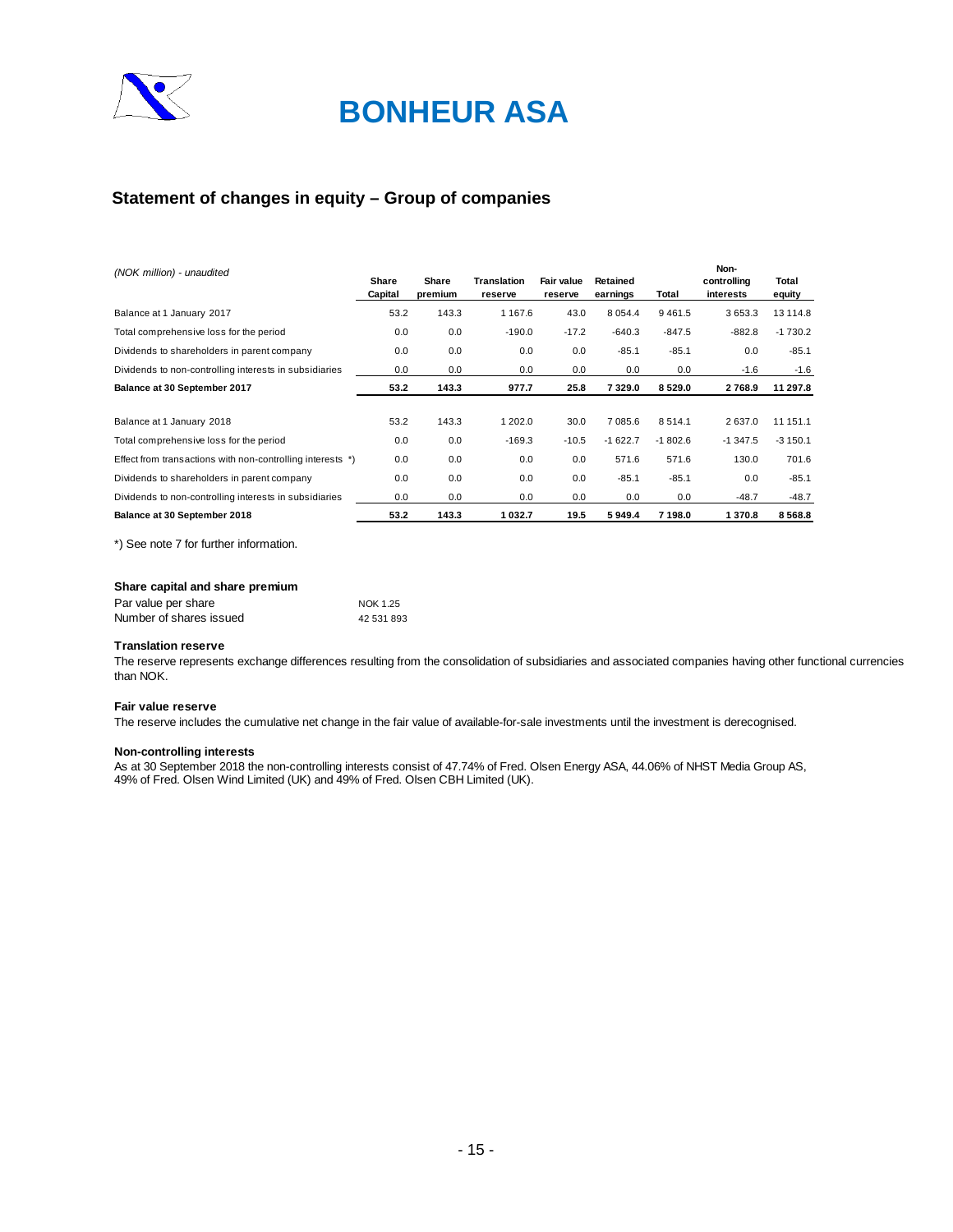

## **Consolidated statement of cash flow – Group of companies**

|                                                                                       |      | Jan-Sep    | Jan-Sep     |
|---------------------------------------------------------------------------------------|------|------------|-------------|
| (NOK million) - unaudited                                                             | Note | 2018       | 2017        |
| Cash flow from operating activities                                                   |      |            |             |
| Net result<br>Adjustments for:                                                        |      | $-2947.0$  | $-1298.3$   |
| Depreciation, impairment losses                                                       | 2    | 2997.5     | 2697.0      |
| Net of investment income, interest expenses and net unrealized foreign exchange gains |      | 418.8      | 325.8       |
| Share of result from associates                                                       |      | 1.9        | 10.8        |
| Net gain (-) / loss on sale of property, plant and equipment and other investments    |      | $-1.0$     | $-23.7$     |
| <b>Tax</b> expense                                                                    | 6    | 49.1       | 156.0       |
| Cash generated before changes in working capital and provisions                       |      | 519.2      | 1867.6      |
| Increase (-) / decrease in trade and other receivables                                |      | $-94.2$    | 551.5       |
| Increase / decrease (-) in current liabilities                                        |      | $-352.8$   | 362.6       |
| Cash generated from operations                                                        |      | 72.3       | 2781.7      |
| Interest paid                                                                         |      | $-385.8$   | $-482.0$    |
| Tax paid                                                                              |      | $-132.2$   | $-130.8$    |
| Net cash from operating activities                                                    |      | $-445.7$   | 2 1 6 9 . 0 |
|                                                                                       |      |            |             |
| Cash flow from investing activities                                                   |      |            |             |
| Proceeds from sale of property, plant and equipment and other investments             |      | 53.4       | 126.9       |
| Interest and dividends received                                                       |      | 53.2       | 150.2       |
| Acquisitions of property, plant and equipment and changes in other investments        |      | $-764.1$   | $-328.3$    |
| Net cash from investing activities                                                    |      | $-657.5$   | $-51.3$     |
| Cash flow from financing activities                                                   |      |            |             |
|                                                                                       |      |            |             |
| Net proceed from issue of shares in subsidiaries                                      |      | 701.6      | 7.6         |
| Increase in borrowings                                                                |      | 1 3 5 1 .4 | 499.6       |
| Repayment of borrowings                                                               |      | $-1717.1$  | $-1214.4$   |
| Dividends paid                                                                        |      | $-133.8$   | $-86.7$     |
| Net cash from financing activities                                                    |      | 202.0      | $-793.9$    |
| Net increase in cash and cash equivalents                                             |      | $-901.2$   | 1 323.8     |
| Cash and cash equivalents beginning of period                                         |      | 8592.6     | 7 2 2 8 .0  |
| Effect of exchange rate fluctuations on cash held                                     |      | $-129.1$   | $-200.6$    |
| Cash and cash equivalents at 30 September                                             |      | 7562.3     | 8 3 5 1 . 3 |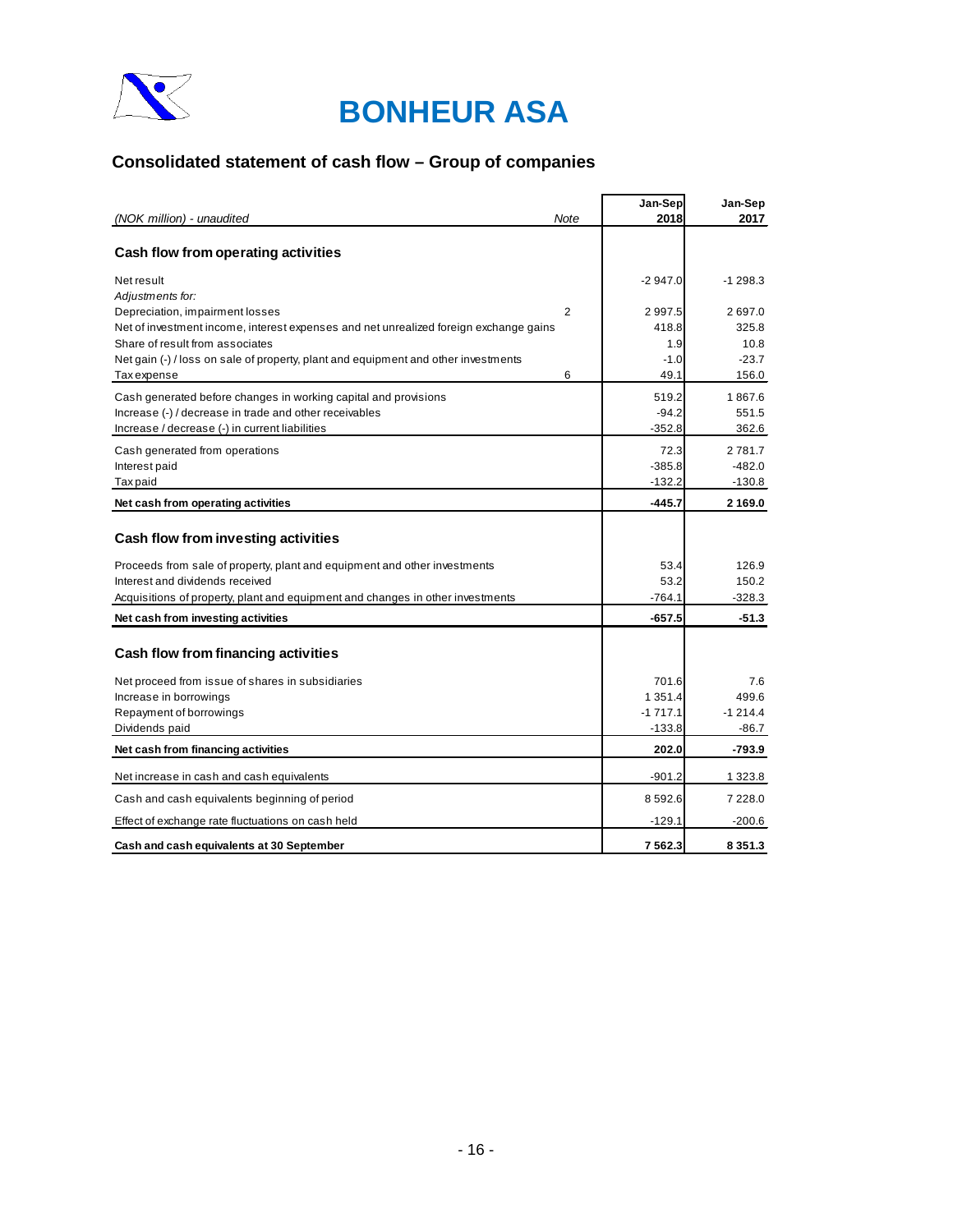

### **Notes**

### **Note 1 – Basis of presentation**

### **Introduction**

The Group of companies' accounts for the third quarter 2018 comprise Bonheur ASA and its subsidiaries (together referred to as the "Group of companies" and individually as "Group entities") and the shares in associates. The quarterly accounts of 2018 and the Group accounts for 2017 may be obtained by contacting Fred. Olsen & Co., Oslo, or at www.bonheur.no.

### **Financial framework and accounting principles**

The interim accounts have been prepared in accordance with IAS 34 as adopted by EU and the additional requirements in the Norwegian Securities and Trading Act. The accounts do not include all information required for annual accounts and should be read in conjunction with the Group of companies' annual accounts for 2017 and the previous interim reports issued in 2018. The interim financial report for the third quarter 2018 was approved by the Company's board on 25 October 2018.

The Group of companies has adopted IFRS 9 Financial instruments and IFRS 15 Revenue from Contracts with Customers in 2018. The standards will not have significant impact on the Group of companies' financial statements per 1 January 2018. The new accounting policies and standards are described in note 28 – Standards issued but not yet effective, in the consolidated financial statements in the Group of companies' Annual Report for 2017. The other main accounting policies applied by the Group of companies in these consolidated financial statements are the same as those applied by the Group of companies in its consolidated financial statements for the year ended 31 December 2017.

### *IFRS 16 – Leases*

The Group of companies plans to apply the standard initially from 1 January 2019, using the modified retrospective approach. The cumulative effect of adopting IFRS 16 will be recognized as an adjustment to the opening balance of retained earnings at 1 January 2019, with no restatement of comparative information.

IFRS 16 introduces a balance sheet lease accounting. The Group of companies has evaluated the existing leasing contracts, and estimated the effect of the new standard in the range of NOK 400 million to NOK 480 million. This will be recorded as an increased right of use assets and a correspondingly increased leasing liability.

### **Estimates**

The preparation of interim accounts involves the use of appraisals, estimates and assumptions influencing the amounts stated for assets and obligations, revenues and costs. Actual results may differ from these estimates.

As to the offshore drilling segment, there are estimates and assumptions that have a significant risk of causing a material adjustment to the carrying amounts. Estimating the fair value of the assets in the Offshore drilling segment is a complex process involving a number of key judgements and estimates regarding various inputs. Due to the nature of the assets, the valuation technique includes a discounted cash flow model that uses a number of inputs from internal sources due to lack of relevant and reliable observable independent and external inputs. As a result of the current market situation and because there is more than normal uncertainty concerning when new contracts will materialize and equally in relation to future dayrate levels, the calculation of fair value of the assets in the offshore drilling segment is exposed to high estimation uncertainty.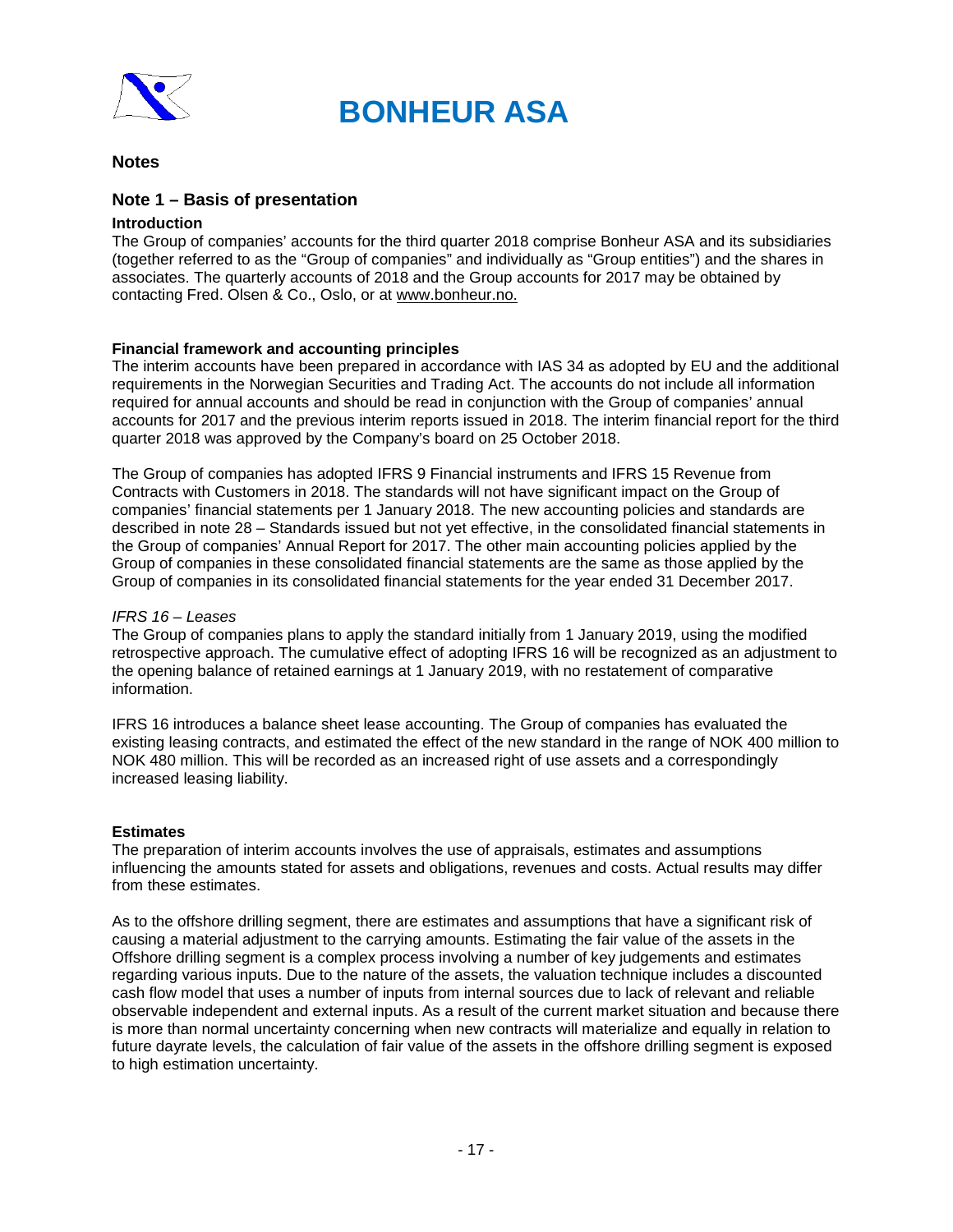

### **Note 2 – Property, plant and equipment – investments and disposals**

|                                     |             |             | Rigs and   |         |             |
|-------------------------------------|-------------|-------------|------------|---------|-------------|
| (NOK million)                       | Windfarms   | Vessels     | drillships | Other   | Total       |
| Cost                                |             |             |            |         |             |
| Balance at 1 January 2018           | 7 857.6     | 7 985.9     | 29 340.6   | 1 391.3 | 46 575.4    |
| Acquisitions                        | 7.6         | 144.9       | 204.1      | 53.0    | 409.5       |
| <b>Disposals</b>                    |             |             | $-73.6$    | $-4.1$  | $-77.6$     |
| Currency translation                | $-323.0$    | $-311.1$    | $-193.6$   | $-33.5$ | $-861.3$    |
| <b>Balance at 30 September 2018</b> | 7 542.2     | 7819.6      | 29 277.5   | 1 406.7 | 46 046.0    |
| <b>Depreciation</b>                 |             |             |            |         |             |
| Balance at 1 January 2018           | 2 948.6     | 4 3 7 0 . 4 | 20 702.5   | 973.3   | 28 994.8    |
| Depreciation / impairment losses    | 376.9       | 294.1       | 2 193.3    | 63.4    | $2927.6$ *) |
| <b>Disposals</b>                    |             |             | $-73.1$    | $-3.5$  | -76.6       |
| Currency translation                | $-108.9$    | -178.4      | $-131.7$   | -24.5   | -443.5      |
| <b>Balance at 30 September 2018</b> | 3 216.6     | 4 4 8 6.1   | 22 690.9   | 1 008.7 | 31 402.3    |
| <b>Carrying amounts</b>             |             |             |            |         |             |
| At 1 January 2018                   | 4 909.0     | 3 6 1 5 . 4 | 8 638.1    | 418.0   | 17 580.6    |
| At 30 September 2018                | 4 3 2 5 . 6 | 3 3 3 3 .5  | 6 586.7    | 398.0   | 14 643.7    |

\*) In addition, depreciation/impairment losses from intangible assets amount to NOK 70 million.

### **Note 3 – Intangible assets – investments**

As per 30 September 2018 the Group of companies had intangible assets of NOK 1.068 million. NOK 673 million is the net book value of the intangible assets from NHST, which is an increase of NOK 142 million in the quarter, mainly due to purchase of Mention Solutions SAS (France). In addition FOR has intangible assets of NOK 363 million, which is development costs related to wind farms. Such projects are evaluated regularly. Some development projects may not come through to fruition, in which case, previously capitalized costs will be impaired. FOO has intangible assets of NOK 30 million of which 24 million is goodwill.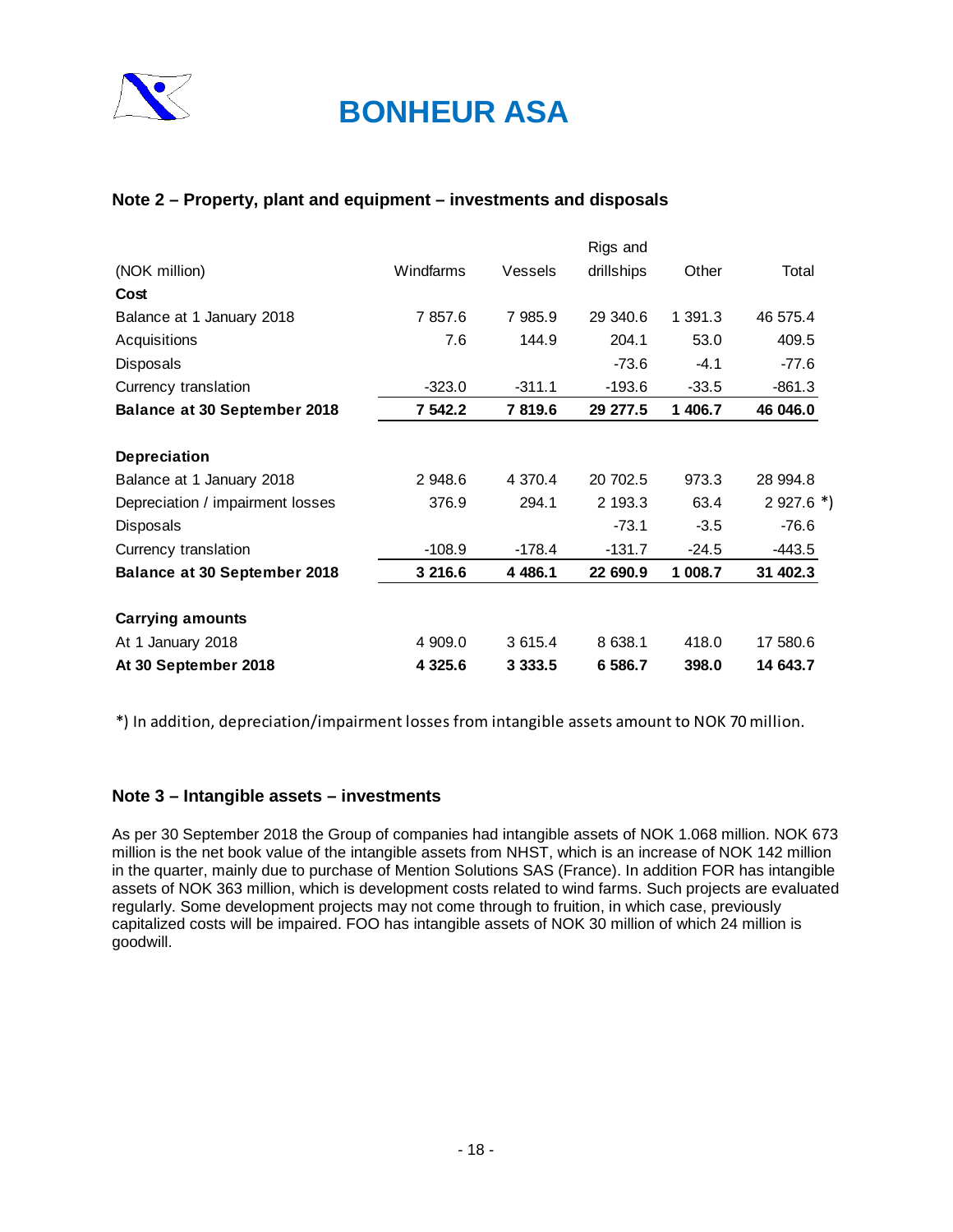

### **Note 4 – Segment information**

|                                    |                  |        |                      |        |                   |        |        |        |                   |        | TOtal Riny Consolidation |         |
|------------------------------------|------------------|--------|----------------------|--------|-------------------|--------|--------|--------|-------------------|--------|--------------------------|---------|
|                                    |                  |        |                      |        |                   |        |        |        |                   |        | companies                |         |
| 3.quarter                          | Renewable energy |        | Shipping/Offsh. wind |        | Offshore drilling |        | Cruise |        | Other investments |        |                          |         |
| Fully consolidated companies       | 3Q 18            | 3Q 17  | 3Q 18                | 3Q 17  | 3Q 18             | 3Q 17  | 3Q 18  | 3Q 17  | 3Q 18             | 3Q 17  | 3Q 18                    | 3Q 17   |
|                                    |                  |        |                      |        |                   |        |        |        |                   |        |                          |         |
| Revenues                           | 344              | 233    | 512                  | 398    | 148               | 607    | 679    | 620    | 326               | 323    | 2 0 0 8                  | 2 1 8 0 |
| Operating costs                    | $-123$           | $-96$  | $-383$               | $-296$ | $-356$            | $-406$ | $-508$ | $-461$ | $-374$            | $-350$ | $-1744$                  | $-1608$ |
| Oper. result before depr. (EBITDA) | 221              | 137    | 128                  | 102    | $-208$            | 201    | 171    | 159    | $-47$             | $-27$  | 264                      | 572     |
| Depreciation / Write down          | $-151$           | $-107$ | $-47$                | $-39$  | $-563$            | $-438$ | $-63$  | $-53$  | $-16$             | $-31$  | $-841$                   | $-668$  |
|                                    |                  |        |                      |        |                   |        |        |        |                   |        |                          |         |
| Operating result (EBIT)            | 70               | 30     | 81                   | 63     | $-772$            | $-237$ | 107    | 106    | $-64$             | $-57$  | $-576$                   | $-96$   |
|                                    |                  |        |                      |        |                   |        |        |        |                   |        |                          |         |
| Net result (EAT)                   | 35               |        | 45                   | 32     | $-845$            | $-367$ | 102    | 95     | $-80$             | $-98$  | $-743$                   | $-338$  |
|                                    |                  |        |                      |        |                   |        |        |        |                   |        |                          |         |

Total fully consolidated

Total fully consolidated

|                                    |         |                     |         |                      |          |                   |         |         |         |                   |                                                                                                     | companies |
|------------------------------------|---------|---------------------|---------|----------------------|----------|-------------------|---------|---------|---------|-------------------|-----------------------------------------------------------------------------------------------------|-----------|
| Per 3.quarter                      |         | Renewable energy    |         | Shipping/Offsh. wind |          | Offshore drilling |         | Cruise  |         | Other investments |                                                                                                     |           |
| Fully consolidated companies       |         | Jan-Sep18 Jan-Sep17 |         |                      |          |                   |         |         |         |                   | Jan-Sep18 Jan-Sep17 Jan-Sep18 Jan-Sep17 Jan-Sep18 Jan-Sep17 Jan-Sep18 Jan-Sep17 Jan-Sep18 Jan-Sep17 |           |
|                                    |         |                     |         |                      |          |                   |         |         |         |                   |                                                                                                     |           |
| Revenues                           | 1061    | 828                 | 1 0 6 7 | 1 1 6 3              | 843      | 1 904             | 1828    | 1673    | 978     | 002               | 5 7 7 7 7                                                                                           | 6 5 7 0   |
| Operating costs                    | $-393$  | $-279$              | $-951$  | $-826$               | $-1219$  | $-1118$           | $-1499$ | $-1356$ | $-1076$ | $-1035$           | $-5138$                                                                                             | $-4613$   |
| Oper. result before depr. (EBITDA) | 668     | 549                 | 116     | 338                  | $-376$   | 786               | 329     | 317     | $-98$   | $-33$             | 639                                                                                                 | 1957      |
| Depreciation / Write down          | $-413$  | $-326$              | $-132$  | $-115$               | $-2218$  | $-2022$           | $-185$  | $-172$  | $-49$   | $-63$             | $-2997$                                                                                             | $-2697$   |
|                                    |         |                     |         |                      |          |                   |         |         |         |                   |                                                                                                     |           |
| Operating result (EBIT)            | 255     | 223                 | $-16$   | 223                  | $-2.594$ | $-1235$           | 144     | 145     | $-147$  | $-96$             | $-2359$                                                                                             | $-740$    |
|                                    |         |                     |         |                      |          |                   |         |         |         |                   |                                                                                                     |           |
| Net result (EAT)                   | 86      | 127                 | $-92$   | 187                  | $-2856$  | $-1635$           | 139     | 95      | $-224$  | $-72$             | $-2947$                                                                                             | $-1298$   |
|                                    |         |                     |         |                      |          |                   |         |         |         |                   |                                                                                                     |           |
| <b>Total assets</b>                | 7 3 4 3 | 6 6 4 4             | 3 1 8 8 | 3 1 1 6              | 8950     | 13 9 34           | 2 1 6 6 | 2 1 7 6 | 4 9 4 7 | 3954              | 26 5 95                                                                                             | 29 824    |
|                                    |         |                     |         |                      |          |                   |         |         |         |                   |                                                                                                     |           |
| <b>Total liabilities</b>           | 5 3 9 5 | 4 5 5 0             | 1963    | 1754                 | 6969     | 8670              | 957     | 915     | 2 7 4 2 | 2637              | 18 0 26                                                                                             | 18 5 26   |
|                                    |         |                     |         |                      |          |                   |         |         |         |                   |                                                                                                     |           |

#### **Companies consolidated in the Group of companies' accounts**

#### **Renewable energy**

The companies within the segment are engaged in development, construction and operation of wind farms in Scotland, Norway, Sweden, Ireland, France and USA.

#### **Shipping / Offshore wind**

The companies within the segment are engaged in logistics and services within the offshore wind industry.

#### **Offshore Drilling**

Offshore drilling provides services to the offshore oil and gas industry.

#### **Cruise**

Cruise owns and operates four cruise ships and provides a diverse range of cruises to attract its passenger.

### **Other investments**

The segment has investments within media, properties and various service companies.

#### **Revenue split**

| (NOK million)                        | 3Q 18   | <b>3Q17</b> | Per 3Q 18 | Per 3Q 17 |
|--------------------------------------|---------|-------------|-----------|-----------|
| Sales of electricity and other goods | 214     | 149         | 676       | 528       |
| Government grants                    | 177     | 106         | 487       | 384       |
| Lease revenue                        | 109     | 201         | 178       | 962       |
| Service revenue                      | 1 206   | 1 2 0 5     | 2967      | 3 5 2 5   |
| Engineering and fabrication          | 44      | 41          | 193       | 114       |
| Other operating revenue              | 259     | 477         | 1 2 7 5   | 1056      |
| Total revenues                       | 2 0 0 8 | 2 1 8 0     | 5 777     | 6 5 7 0   |

Other income includes mainly the amortized termination fee of USD 25 million and the remaining balance of USD 36.7 million in the first quarter 2018 related to Bolette Dolphin in the Offshore drilling segment.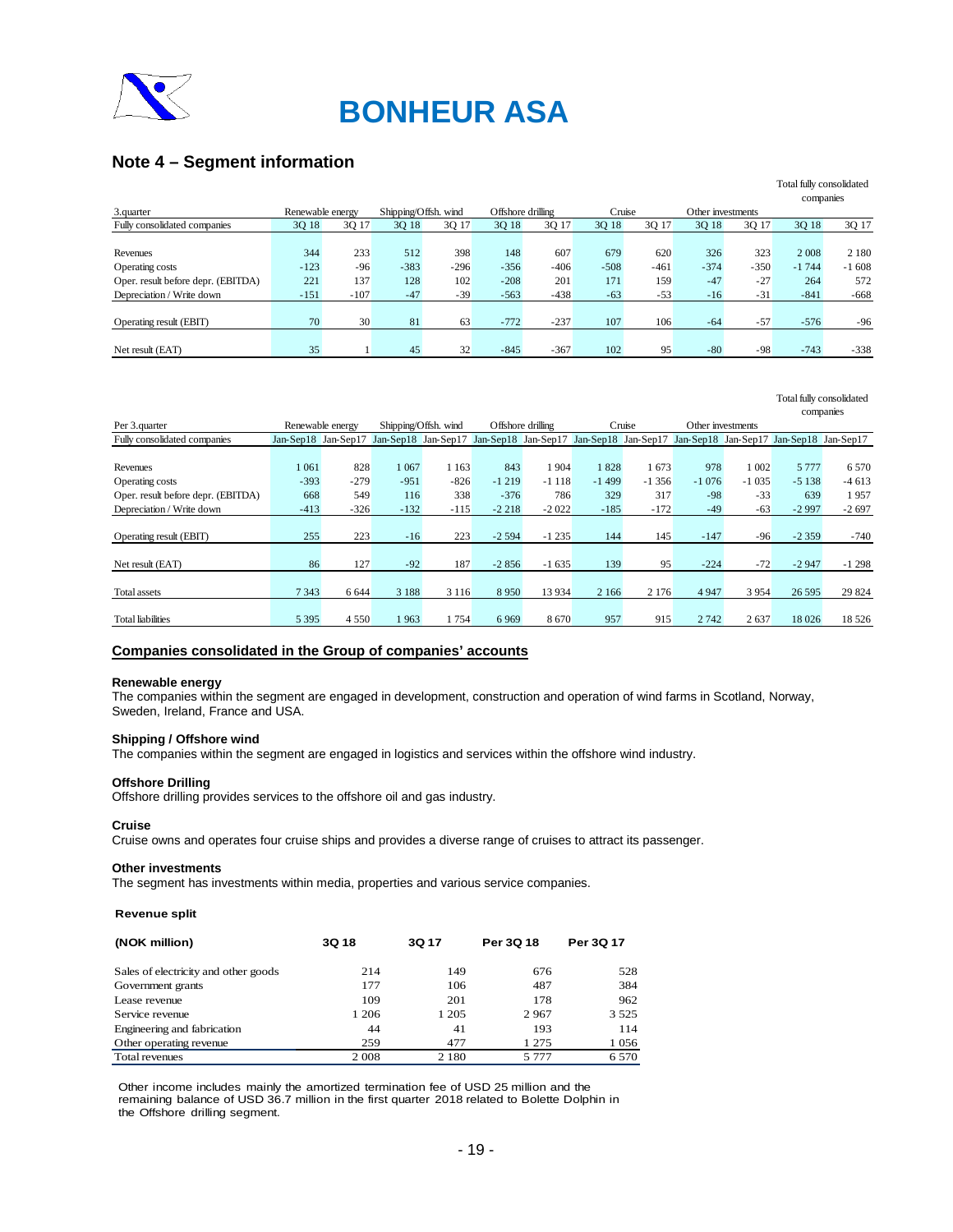



### **Note 5 – Interest bearing loans**

FOR has secured bank loans of GBP 303 million, three shareholder loans of a total of GBP 105 million to The Renewables Infrastructure Group Limited and Aviva Investors Global Services Limited, finance lease liabilities of GBP 9 million and other interest bearing loans of GBP 4 million as per 30 September 2018.

FOO has bank loans of equivalent to EUR 75 million outstanding as per 30 September 2018.

A waiver request from FOE for temporarily waiving certain financial covenants on debt until 30 June 2018 was approved by the syndicate banks in December 2016. As a consequence, two installments of USD 95.5 million for 2017 were prepaid in December 2016 and USD 105 million of the undrawn facility was cancelled. The remaining USD 105 million was temporarily suspended during the waiver period. Bondholders in FOE05 subsequently approved the relevant corresponding waivers in January 2017.

FOE has continued the dialogue with its financial creditors in the quarter. FOE has appointed a financial advisor, to support the company in the process of pursuing a sustainable solution.

As per September 2018, FOE has repaid USD 147.5 million of the fleet facility. On 30 June, the waiver period with the FOE's financial creditors expired. As a consequence FOE has reclassified all of the loans to current interest-bearing loans and borrowings and expensed all amortized loan costs. At 3 July, the Company resolved to stop its service of interest and amortizations to its financial creditors, in order to preserve the liquidity reserves of FOE. As such, the Company did not make payment of an instalment of USD 95.5 million and interest payable to its secured lenders on such date. Unpaid overdue interest to the secured lenders and bondholders amounts to USD 9 million as per September 2018 reported under Current interest-bearing loans and borrowings.

NHST has bank loans of NOK 170 million outstanding as per 30 September 2018.

In February 2012, Bonheur ASA issued NOK 300 million of 7 years bonds with maturity in 2019.

In July 2014, Bonheur ASA issued NOK 900 million senior unsecured bonds with maturity in 2019 and NOK 600 million senior unsecured bonds with maturity in 2021.

On 22 February 2017, Bonheur ASA summoned a bondholders' meetings in the Company's bond issues "BON03", "BON05" and "BON06" with a proposal to amend the change of control provision in the corresponding bond agreements. On 9 March 2017, the bondholders' meeting was held. The proposed resolutions were approved by a qualified majority in each of these bondholder meetings and thus duly approved.

On 12 May 2017, Bonheur ASA successfully completed a new senior unsecured bond issue of NOK 500 million with maturity in May 2022, terms of interest: 3 months Nibor plus margin of 4.00%.

On 27 October 2017, Bonheur ASA successfully completed a new senior unsecured bond issue of NOK 500 million with maturity in November 2020, with terms of interest of 3 months Nibor plus margin 3.15%. In conjunction with the bond issue, Bonheur ASA has bought back approximately NOK 62 million of its BON03 bonds maturing 11 February 2019 and approximately NOK 293.5 million of its BON05 bonds maturing 09 July 2019.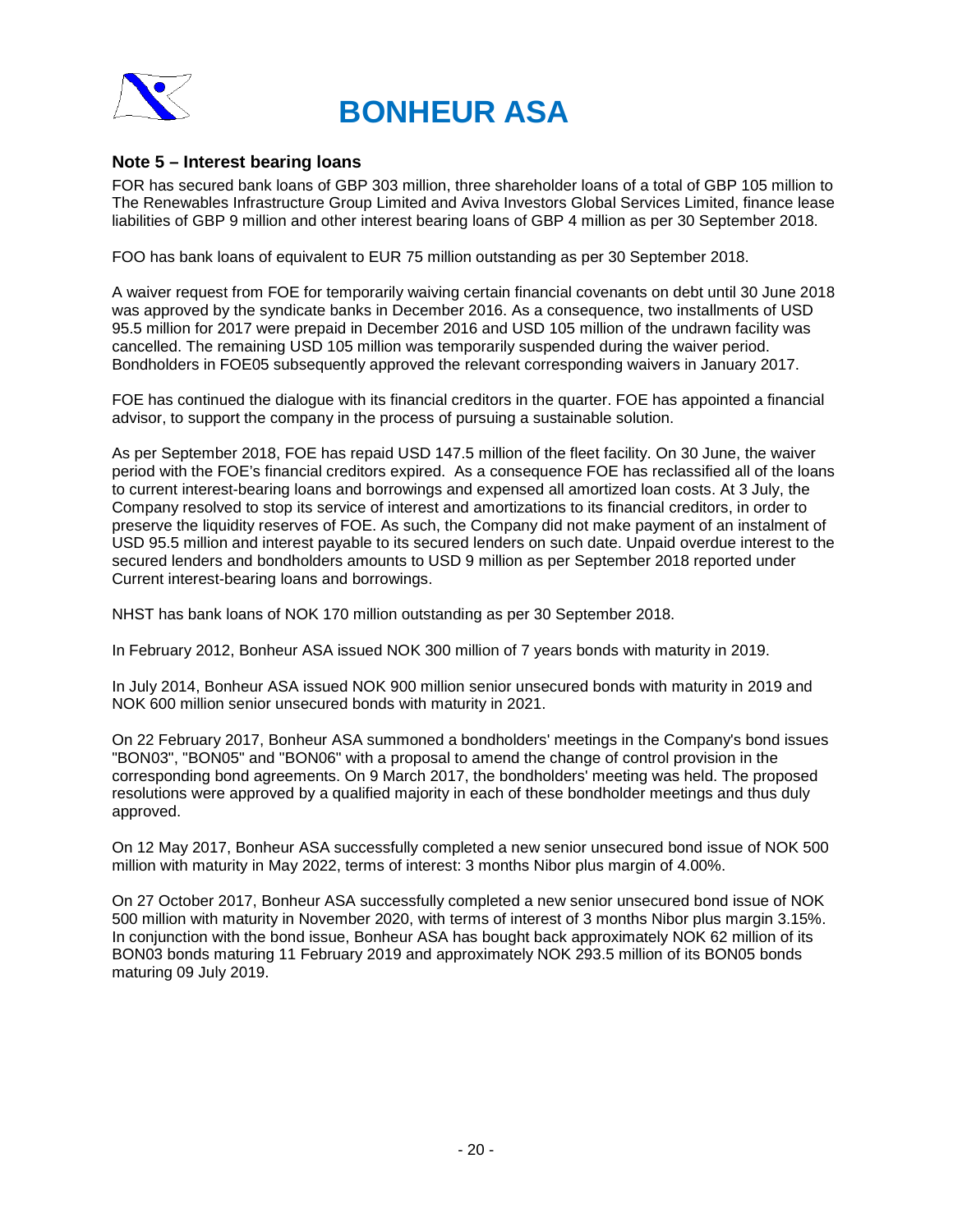

Bond loans as per 30.09.18

| Bond issue<br>Ticker | <b>Issued</b> | Outstanding<br>loan<br>(NOK mill.) | Maturity      | Terms                 |
|----------------------|---------------|------------------------------------|---------------|-----------------------|
| BON <sub>03</sub>    | Feb 12        | 246                                | Feb 19        | 3 month NIBOR + 5,00% |
| BON <sub>05</sub>    | <b>Jul 14</b> | 597                                | <b>Jul 19</b> | 3 month NIBOR + 3,10% |
| BON <sub>06</sub>    | <b>Jul 14</b> | 598                                | <b>Jul 21</b> | 3 month NIBOR + 3,50% |
| BON <sub>07</sub>    | May 17        | 498                                | <b>May 22</b> | 3 month NIBOR + 4,00% |
| BON <sub>08</sub>    | Nov 17        | 497                                | <b>Nov 20</b> | 3 month NIBOR + 3,15% |
| Total                |               | 2 4 3 6                            |               |                       |

### **Note 6 – Taxes**

Tax cost in the quarter was NOK 22 million, whereof NOK 6 million current tax.

The current tax cost was mainly caused by taxable results in Fred. Olsen Windcarrier AS (Norway) and taxable results in the Renewable energy segment.

Deferred tax cost of NOK 16 million was mainly caused by change of deferred tax liabilities within the Renewable energy segment following a reversal of depreciation from 2017.

In total the Group of companies paid the net of NOK 0.3 million in taxes in the quarter. Renewable energy paid NOK 11.5 million in the UK, while Shipping/Offshore Wind received NOK 11.2 million from the Norwegian tax authorities due to refund of previously paid penalty tax. The Offshore drilling segment paid NOK 1 million in tax in Colombia, while NHST received NOK 1 million from Norwegian tax authorities due to refund of tax paid in UK.

As per 3Q 2018 there were two ongoing tax disputes between subsidiaries and tax authorities within the Group of companies. One between Norwegian tax authorities and Fred. Olsen Ocean Ltd as mentioned in note 9 in the Annual Report 2017. Disputed amount has been paid and accounted for.

In addition a subsidiary of Fred. Olsen Energy ASA has a dispute in UK with HMRC regarding classification of a rig and its operation. The disputed tax amount is USD 14 million plus interest and legal fees. The dispute is expected to be settled in 2019. The FOE Group has not made any provisions for the dispute.

Tax cost year to date was NOK 49million, whereof NOK 42million as current tax. Hereof NOK 52 million from the Renewable energy segment, NOK 9 million from the Shipping / Offshore wind segment, and tax income of NOK 7 million from the Offshore drilling segment.

Year to date the group has paid NOK 132 million in taxes, NOK 48 million in Colombia, NOK 77 million in the UK and NOK 12 million in Singapore. In Norway the group received the net of NOK 9 million, after a tax refund of NOK 11 million.

### **Note 7 – UK wind farm portfolio**

On 30 April 2018 Aviva Investors Global Services Limited ("Aviva Investors") acquired ownership of 49 % of Fred. Olsen CBH Limited ("FOCBH"), a holding company owing the wind farm companies Crystal Rig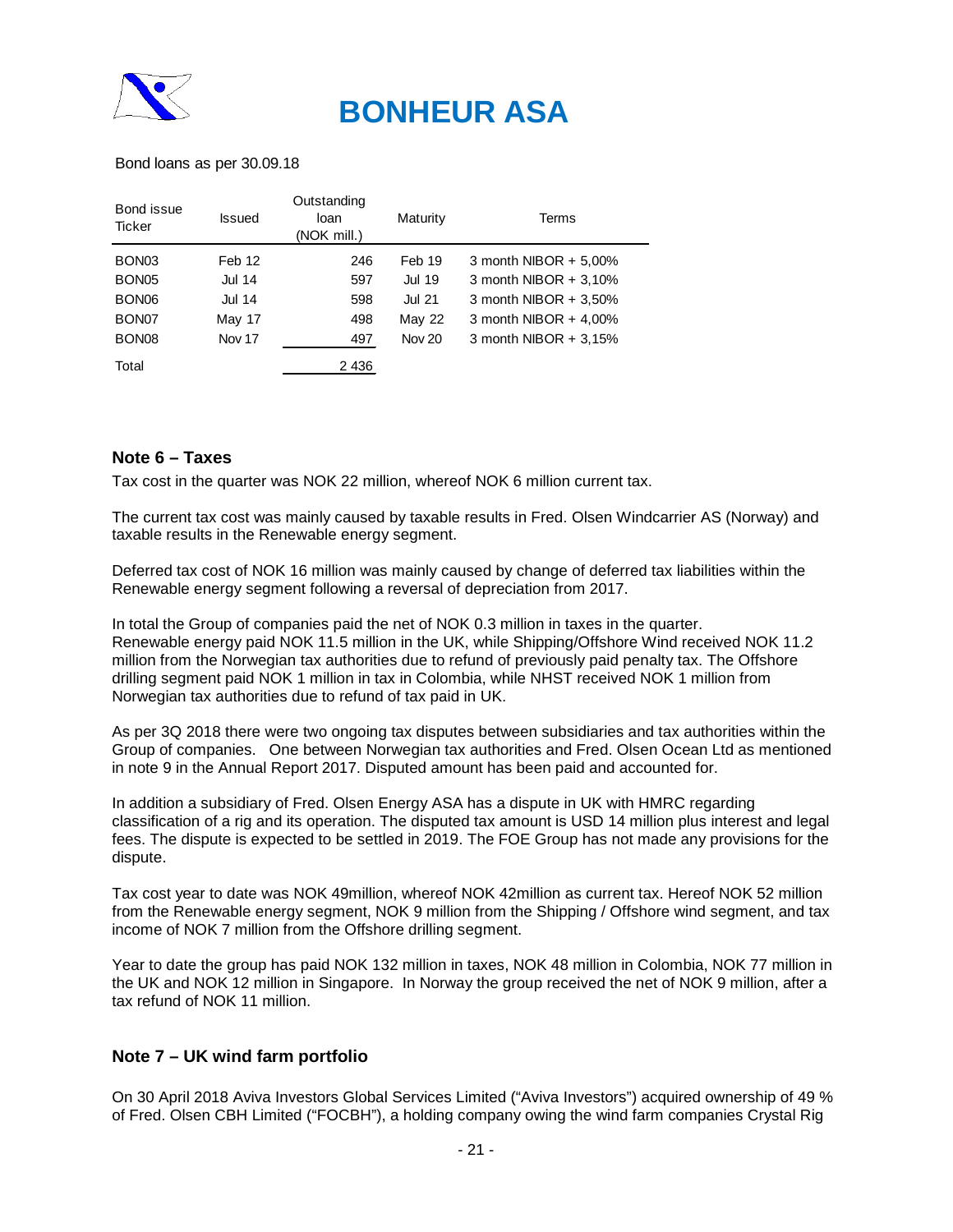

III Limited and Brockloch Rig Windfarm Limited in UK, for a total cash consideration of GBP 115.7 million, consisting of the consideration from the sale of 49% of the shares in FOCBH and the consideration from a shareholders loan of GBP 50 million The remaining 51% shareholding is owned by Fred. Olsen CB Limited ("FOCB"), which is ultimately wholly owned by Fred. Olsen Renewables Limited. Separate to the transaction, FOCB entered into a secured facility agreement with banks of GBP 63.4 million. Total proceeds to the BON Group of companies from both the transaction and the Financing was GBP 179.1 million.

The transactions in FOCBH has affected the consolidated financial position per third quarter as follows:

| Increased cash and cash equivalents                | NOK 1 912 million |
|----------------------------------------------------|-------------------|
| Increased non-current interest bearing liabilities | NOK 1 211 million |
| Increased total equity                             | NOK 702 million   |

### **Note 8 – Acquisition of subsidiary**

On 31 August 2018, Mynewsdesk AB, a subsidiary of NHST Media Group acquired 84.95% of the shares in Mention Solutions SAS (France).

Mention solutions is a "Software as a service"-based web and social monitoring solution for small and medium businesses to leverage and understand online data.

The purchase price will be allocated to IT development and most likely to identifiable assets related to the customer relations and the Mention Brand. The Purchase price allocation will be finished during 4 quarter 2018 and the allocation in the 3 quarter reporting is preliminary.

### **Note 9 – Assets held for sale**

In August 2018 NHST Media group AS (NHST) entered into an agreement for the sale of the business of Nautisk forlag AS (Nautisk) to StormGeo AS. The closing of the agreement was confirmed 1 October 2018.

The assets and liabilities related to the sale of Nautisk business are classified as "Assets held for Sale" and "Liabilities held for sale" respectively in the condensed statement of Financial Position for third quarter 2018 of Bonheur consolidated accounts. The gain/loss from the transaction will be recognised in fourth quarter 2018.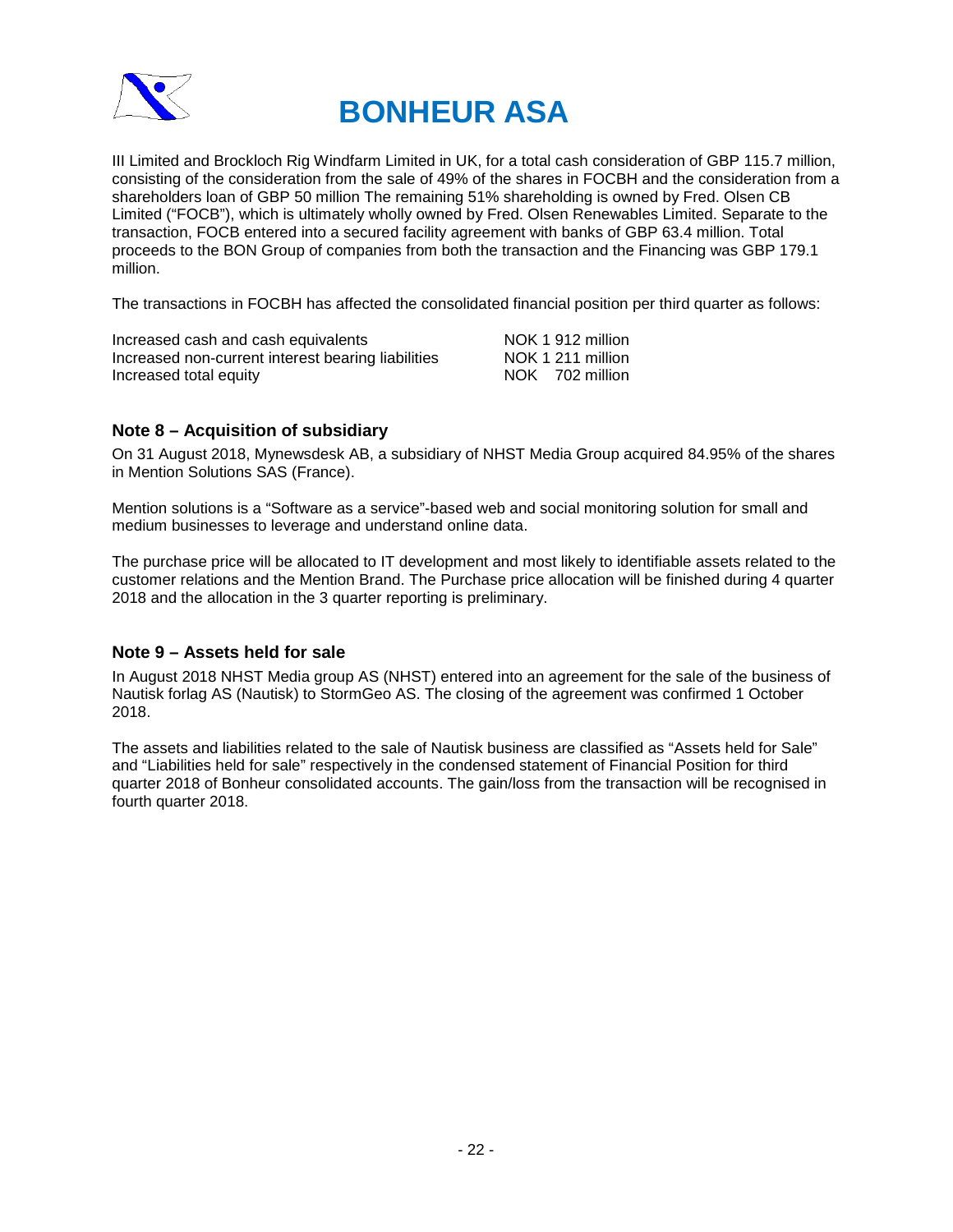

## **Note 10 – Bonheur ASA (Parent company – NGAAP)**

| (NOK million) - unaudited<br><b>CONDENSED INCOME STATEMENT (NGAAP)</b> | Jan-Sep<br>2018                  | Jan-Sep<br>2017                | Jan-Dec<br>2017                |
|------------------------------------------------------------------------|----------------------------------|--------------------------------|--------------------------------|
| Revenues<br>Operating costs                                            | 0.1<br>$-104.9$                  | 0.1<br>$-96.9$                 | 0.1<br>$-118.6$                |
| Operating result before depreciation (EBITDA)                          | $-104.8$                         | $-96.8$                        | $-118.5$                       |
| Depreciation                                                           | $-2.2$                           | $-2.6$                         | $-3.3$                         |
| Operating result (EBIT)                                                | $-107.0$                         | $-99.4$                        | $-121.8$                       |
| Financial revenues<br>Financial costs<br>Net financial items           | 1 0 6 1 . 7<br>$-812.4$<br>249.3 | 1 772.3<br>$-109.3$<br>1 663.0 | 2 171.9<br>$-580.2$<br>1 591.7 |
| Result before tax (EBT)                                                | 142.3                            | 1 563.6                        | 1469.9                         |
| Tax expense                                                            | 0.0                              | 0.0                            | 0.0                            |
| Net result after estimated tax                                         | 142.3                            | 1 563.6                        | 1469.9                         |

| <b>CONDENSED BALANCE SHEET (NGAAP)</b>                       | 30.09.2018        | 30.09.2017      | 31.12.2017      |
|--------------------------------------------------------------|-------------------|-----------------|-----------------|
| Property, plant and equipment<br>Investments in subsidiaries | 51.2<br>4 4 5 9.0 | 53.9<br>7 995.1 | 53.3<br>5 124.7 |
| Other financial fixed assets                                 | 1 213.7           | 937.0           | 975.2           |
| <b>Non-current assets</b>                                    | 5723.9            | 8986.0          | 6 153.2         |
| Trade and other receivables<br>Cash and cash equivalents     | 18.0<br>3 2 9 2.9 | 9.3<br>2 473.8  | 9.7<br>2789.8   |
| <b>Current assets</b>                                        | 3 3 1 0.9         | 2 483.0         | 2799.5          |
| <b>Total assets</b>                                          | 9 0 34.8          | 11 469.0        | 8 9 5 2.6       |
| Share capital                                                | 53.2              | 53.2            | 53.2            |
| Share premium                                                | 143.3             | 143.3           | 143.3           |
| Retained earnings                                            | 5 958.1           | 5 982.6         | 5 815.9         |
| <b>Equity</b>                                                | 6 154.6           | 6 179.0         | 6 012.3         |
| Non-current interest bearing liabilities                     | 1 593.1           | 2 2 9 2.6       | 2 4 3 3.2       |
| Other non-current liabilities                                | 383.0             | 366.6           | 372.5           |
| <b>Non-current liabilities</b>                               | 1976.1            | 2 659.2         | 2805.7          |
| Current interest bearing liabilities                         | 843.3             | 0.0             | 0.0             |
| Other current liabilities                                    | 60.9              | 2 630.9         | 134.6           |
| <b>Current liabilities</b>                                   | 904.1             | 2 630.9         | 134.6           |
| <b>Total equity and liabilities</b>                          | 9 0 34.8          | 11 469.0        | 8952.6          |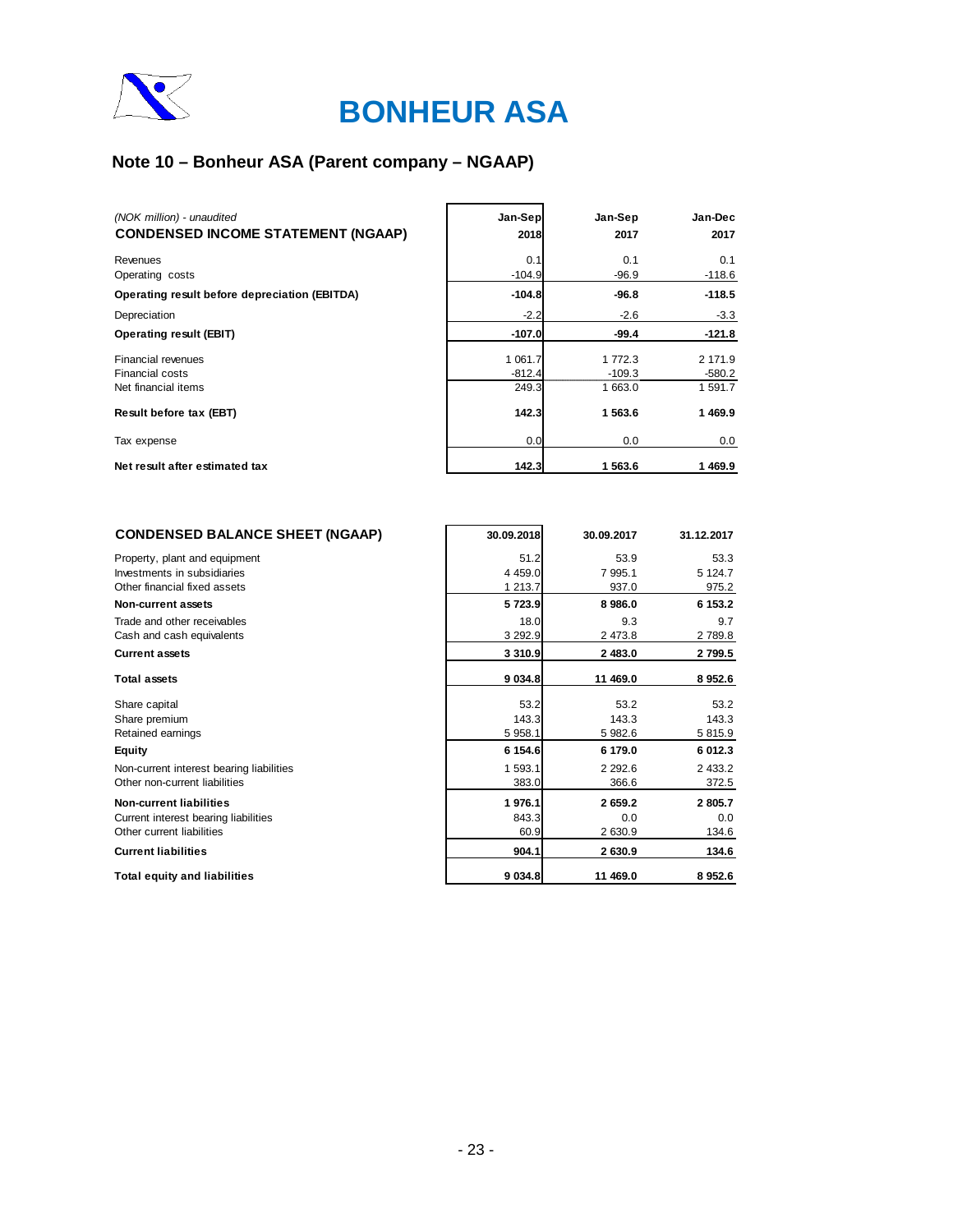

|                                                                                       | Jul-Sep     | Jan-Sep     | Jan-Sep   |
|---------------------------------------------------------------------------------------|-------------|-------------|-----------|
| (NOK million) - unaudited                                                             | 2018        | 2018        | 2017      |
|                                                                                       |             |             |           |
| Cash flow from operating activities                                                   |             |             |           |
| Net result after tax                                                                  | 711.0       | 142.3       | 1563.6    |
| Adjustments for:                                                                      |             |             |           |
| Depreciation                                                                          | 0.7         | 2.2         | 2.6       |
| Net of investment income, interest expenses and net unrealized foreign exchange gains | $-756.4$    | $-256.5$    | $-1653.1$ |
| Net gain on sale of property, plant and equipment and other investments               | 0.1         | 0.1         | 0.2       |
| <b>Tax</b> expense                                                                    | 0.0         | 0.0         | 0.0       |
| Cash generated before changes in working capital and provisions                       | $-44.6$     | $-111.9$    | $-86.8$   |
| Increase (-) / decrease in trade and other receivables                                | $-4.1$      | $-8.6$      | $-1.4$    |
| Increase / decrease (-) in current liabilities                                        | 30.7        | 4.3         | $-26.9$   |
| Cash generated from operations                                                        | $-18.0$     | $-116.2$    | $-115.1$  |
| Interest paid                                                                         | $-30.1$     | $-84.3$     | $-77.0$   |
| <b>Taxpaid</b>                                                                        | 0.0         | 0.0         | 0.0       |
| Net cash from operating activities                                                    | -48.1       | $-200.4$    | $-192.1$  |
|                                                                                       |             |             |           |
| Cash flow from investing activities                                                   |             |             |           |
| Proceeds from sale of property, plant and equipment and other investments             | 13.0        | 51.0        | 84.0      |
| Interest and dividends received                                                       | 1 000.1     | 1015.7      | 1750.8    |
| Acquisitions of property, plant and equipment and other investments                   | $-95.5$     | $-281.2$    | 35.6      |
| Net cash from investing activities                                                    | 917.6       | 785.5       | 1870.4    |
|                                                                                       |             |             |           |
| Cash flow from financing activities                                                   |             |             |           |
| Increase in borrowings                                                                | 1.0         | 3.1         | 544.8     |
| Repayment of borrowings                                                               | 0.0         | 0.0         | $-525.8$  |
| Dividends paid                                                                        | 0.0         | $-85.1$     | $-85.1$   |
| Net cash from financing activities                                                    | 1.0         | $-81.9$     | -66.0     |
| Net increase in cash and cash equivalents                                             | 870.6       | 503.1       | 1612.3    |
| Cash and cash equivalents at 1 January (Jul-Sep 1 July)                               | 2 4 2 2 . 4 | 2789.8      | 861.5     |
| Cash and cash equivalents at 30 September                                             | 3 292.9     | 3 2 9 2 . 9 | 2473.8    |

### **Basis of presentation of the Parent Company financial information**

### **Introduction**

Bonheur ASA is the Parent Company.

### **Financial framework and accounting principles**

The accounts have been prepared in accordance with the Norwegian accounting act and generally accepted accounting principles in Norway (NGAAP). The accounts do not include all information required for annual accounts and should be read in conjunction with the Parent Company's annual accounts for 2017. Norsk Regnskapsstiftelse has not approved new amendments to its standards with effect for 2018. All figures presented are in NOK unless otherwise stated.

### **Shares and other securities**

Long term investments in subsidiaries, associated companies and other shares and bonds, which are held to maturity date, are classified as financial fixed assets in the balance sheet and measured at the lower of cost and market value. As a consequence of that the market value of the shares in Fred. Olsen Energy ASA at 30 September 2018 is lower than book value, the Investment has been impaired by NOK 213 million to reflect the requirements in NGAAP.